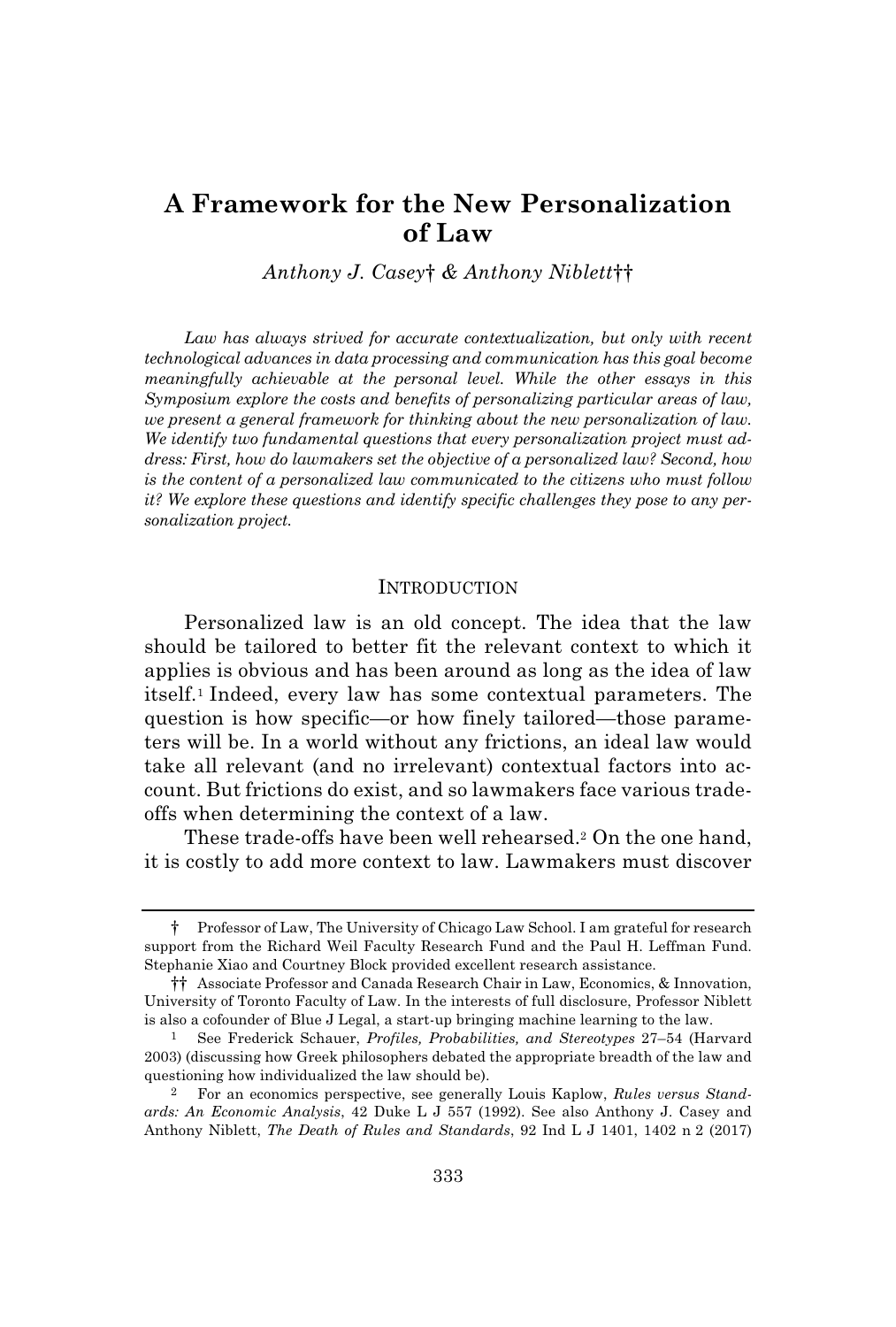the relevant factors and then communicate those factors to the citizens. And there is always the risk of error. On the other hand, laws with less context can be crude and rigid. They will be overor underinclusive.<sup>3</sup>

Often, the debate about adding context turns on timing. If the content of the law remains vague ex ante, a judge can fill in the contextual details ex post. This is how the law of negligence works. The judge contextualizes the rules after the alleged tort has occurred. Doing so reduces some of the costs of contextualization. An ex post adjudicator has the benefit of hindsight in determining which factors are relevant in a particular context. Moreover, the adjudicator needs to add content only for situations that actually did arise rather than those that might have arisen. Still, ex post adjudication imposes its own costs. For example, citizens live in uncertainty because no one has communicated the specific content of the law to them, and the ex post adjudicator may infect the process with noise, inconsistency, hindsight bias, or her own idiosyncratic views on what the law's objectives should be.<sup>4</sup> Again, this timing question has been explored for decades.<sup>5</sup>

<sup>(</sup>collecting sources that discuss the distinction between rules and standards from an economics perspective).

<sup>3</sup> See Frederick Schauer, *Playing by the Rules: A Philosophical Examination of Rule-Based Decision-Making in Law and in Life* 31–34 (Oxford 1991). Indeed, the literature on the costs and benefits of using rules and standards is vast. See, for example, Kaplow, 42 Duke L J at  $559-60 \& n 1$  (cited in note 2) (explaining the distinction between rules and standards and collecting sources); Frederick Schauer, *The Tyranny of Choice and the Rulification of Standards*, 14 J Contemp Legal Issues 803, 803 n 1 (2005) (collecting sources); Cass R. Sunstein, *Problems with Rules*, 83 Cal L Rev 953, 969–96 (1995) (describing the strengths and limitations of rules). See also generally Kathleen M. Sullivan, *The Supreme Court 1991 Term—Foreword: The Justices of Rules and Standards*, 106 Harv L Rev 22 (1992); Joseph Raz, *Practical Reason and Norms* (Princeton 1990); Isaac Ehrlich and Richard A. Posner, *An Economic Analysis of Legal Rulemaking*, 3 J Legal Stud 257 (1974).

<sup>4</sup> See generally, for example, Raz, *Practical Reason* (cited in note 3). For further discussion of inconsistency, see generally Anthony Niblett, *Tracking Inconsistent Judicial Behavior*, 34 Intl Rev L & Econ 9 (2013). On hindsight bias, see generally Jeffrey J. Rachlinski, *A Positive Psychological Theory of Judging in Hindsight*, 65 U Chi L Rev 571 (1998). See also Christine Jolls, Cass R. Sunstein, and Richard Thaler, *A Behavioral Approach to Law and Economics*, 50 Stan L Rev 1471, 1523–27 (1998). For further discussion on noise, see Daniel Kahneman, et al, *Noise: How to Overcome the High, Hidden Cost of Inconsistent Decision Making*, 94 Harv Bus Rev 38, 40–42 (Oct 2016). For further discussion of idiosyncrasy, see Robert C. Farrell, *Justice Kennedy's Idiosyncratic Understanding of Equal Protection and Due Process, and Its Costs*, 32 Quinnipiac L Rev 439, 502 (2014).

<sup>&</sup>lt;sup>5</sup> The question of timing of contextualization is often framed as one of rules (providing ex ante context) and standards (providing ex post context). See, for example, Kaplow, 42 Duke L J at 581–82 (cited in note 2). But not everyone agrees that the choice between rules and standards turns on the timing in this way. Indeed, as we have noted elsewhere,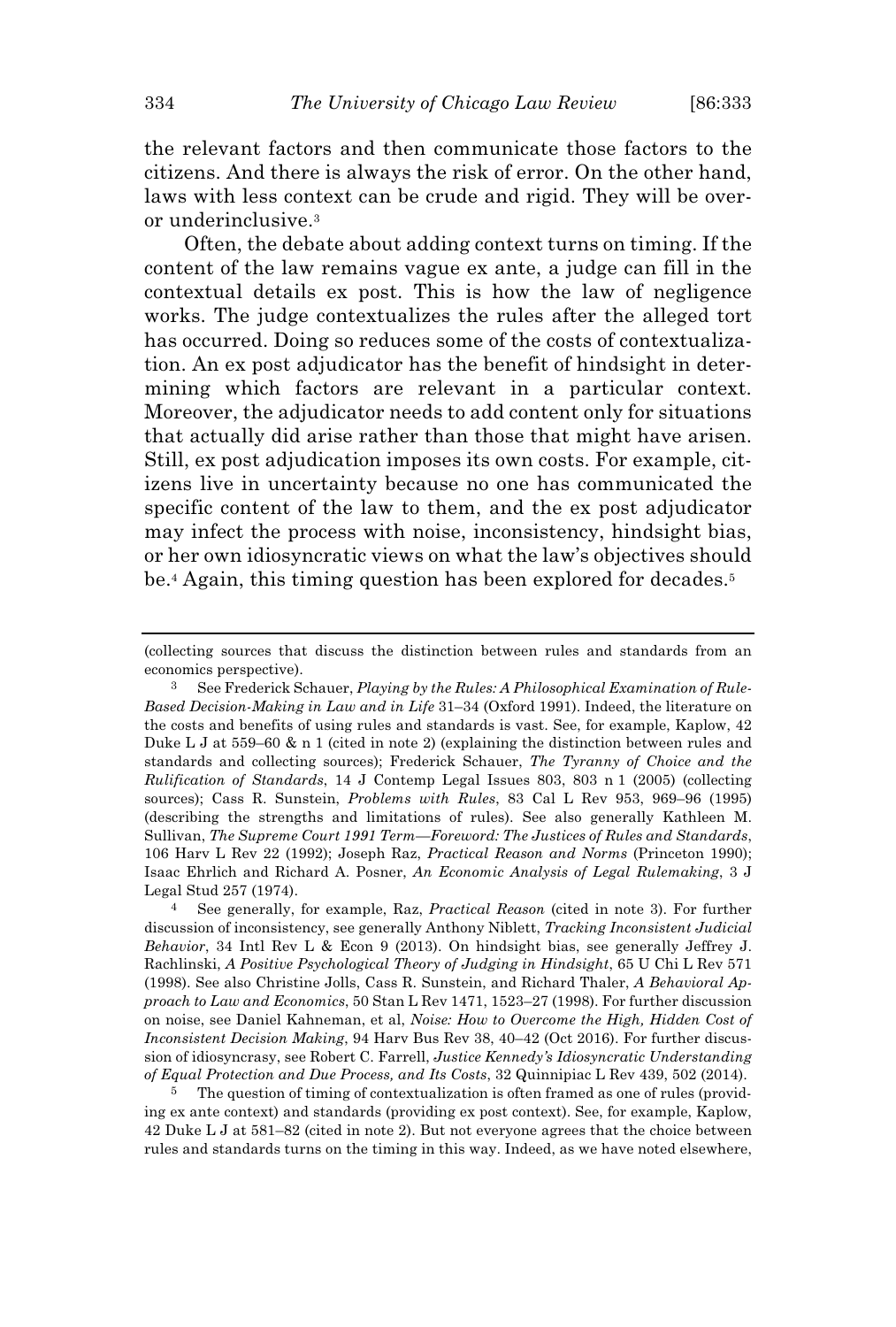The question for this Symposium then becomes: What exactly is *new* about personalized law? After all, a personalized law is just a law that is more contextualized or tailored to the relevant factors facing an individual. Again, the law of negligence in its theoretical form demonstrates the point. As usually stated, the law of negligence incorporates all relevant factors facing an individual. It asks how a reasonable person would have acted facing the *same situation*. <sup>6</sup> The personalized context comes in through the definition of the relevant "same" situation. When all relevant factors are taken into account—which the conventional view of tort law would seem to require—the law as applied by the judge is fully personalized.

But as Professors Omri Ben-Shahar and Ariel Porat have pointed out, that is not how the law of negligence works in the real world.<sup>7</sup> While the law has forever aspired to a high level of personalization, it has persistently remained quite far from that goal.<sup>8</sup> Things appear, however, to be changing. As technologies associated with big data, prediction algorithms, and instantaneous communication reduce the costs of discovering and communicating the relevant personal context for a law to achieve its purpose, the goal of a well-tailored, accurate, and highly contextualized law is becoming more achievable. And that is the "new" personalization of law that we explore in this Symposium.

As a starting point for this inquiry, this Essay proposes a general framework for thinking about the new personalization of law. Without such a framework, projects to personalize law run the risk of being ad hoc and unconnected. To avoid this, we identify two fundamental questions that lie at the heart of any move toward personalization through data and analytics.

there is wide disagreement in legal scholarship about what the words "rules" and "standards" even mean and what questions are implicated in the choice between the two forms of law. See Casey and Niblett, 92 Ind L J at 1405 n 9 (cited in note 2); Anthony J. Casey, *The Short Happy Life of Rules and Standards* 3:00 (Feb 21, 2017), online at http://www.youtube.com/watch?v=TnbRApMEumU (visited Aug 27, 2018) (Perma archive unavailable). This is striking given the ubiquity of the concept in legal scholarship.

<sup>6</sup> See *Brown v Kendall*, 60 Mass 292, 296 (1850); Alan D. Miller and Ronen Perry, *The Reasonable Person,* 87 NYU L Rev 323, 329 (2012).

<sup>7</sup> Omri Ben-Shahar and Ariel Porat, *Personalizing Negligence Law*, 91 NYU L Rev 627, 636–46 (2016).

<sup>8</sup> Id at 637–46.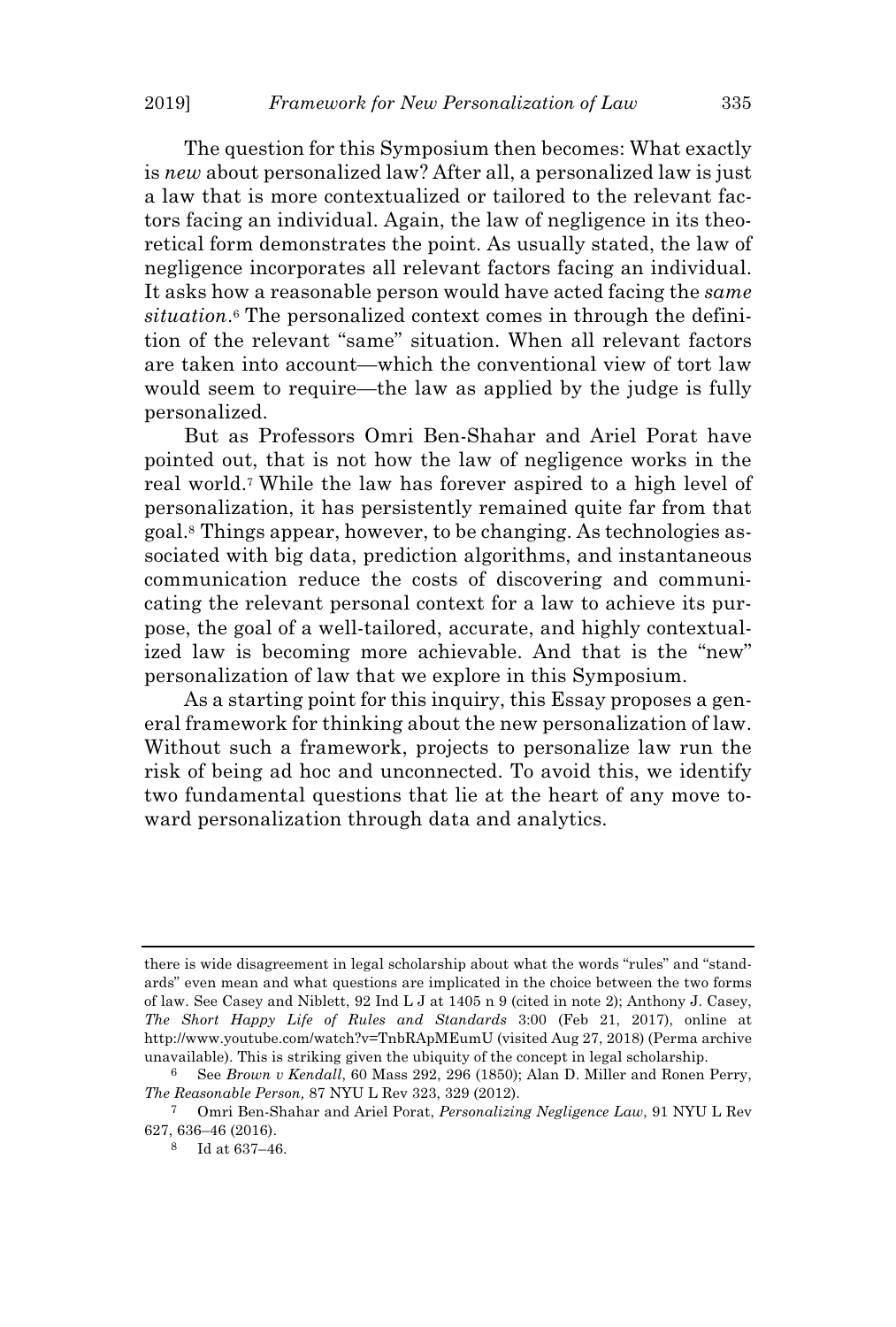The first question is how to set law's objective. As we have suggested in prior work,<sup>9</sup> advances in data processing and communications technologies create the potential for law to migrate from the traditional forms of rules and standards to microdirectives that update and change in real time with the changing personal circumstances of the regulated citizen. But for this personalization to work, lawmakers must know and precisely state the objective of law up front in a way that has never before been required. Indeed, the entire purpose of personalization is to fit legal outcomes to relevant contextual factors. Big data can facilitate that fit through greater accuracy in determining the relevant factors for a law's application. But the relevance of any given factor is ascertainable only by reference to the objective the law seeks to achieve. And personalization technology, for all its promise, cannot provide that objective. Moreover, the use of big data and machine-driven analytics requires a statement of the objective in the most precise and accurate form as inaccuracy and imprecision can lead to perverse outcomes.<sup>10</sup>

The second question is how to communicate a law's content to citizens. The new personalization of law will lead to highly specific and complicated laws that must be translated and communicated to citizens in a form and at a time that makes compliance possible. Along these lines, technology will allow for the personalization not just of the substance of law but also of the means and timing by which a law's directive is provided to a citizen.

Thus, in Part I of this Essay, we explore the importance and challenges inherent in (1) identifying the objective of a personalized law and (2) deciding how and when to apply and communicate the content of a personalized law to citizens.

In Part II, we identify several specific logistical challenges that manifest in implementing these two fundamentals: source and quality of data, discrimination and bias, human intervention, transparency of data, and regulation of the providers of personalized law.<sup>11</sup>

<sup>9</sup> See Casey and Niblett, 92 Ind L J at 1410–12 (cited in note 2); Anthony J. Casey and Anthony Niblett, *Self-Driving Laws*, 66 U Toronto L J 429, 431 (2016).

<sup>10</sup> For discussion of perverse outcomes, see Nick Bostrom, *Superintelligence: Paths, Dangers, Strategies* 120–22 (Oxford 2014).

<sup>11</sup> We have addressed this final question about regulating the providers of such laws in the public law context in *The Death of Rules and Standards* and in the private law context in *Self-Driving Contracts*. See Casey and Niblett, 92 Ind L J at 1417–23 (cited in note 2); Anthony J. Casey and Anthony Niblett, *Self-Driving Contracts*, 43 J Corp L 1,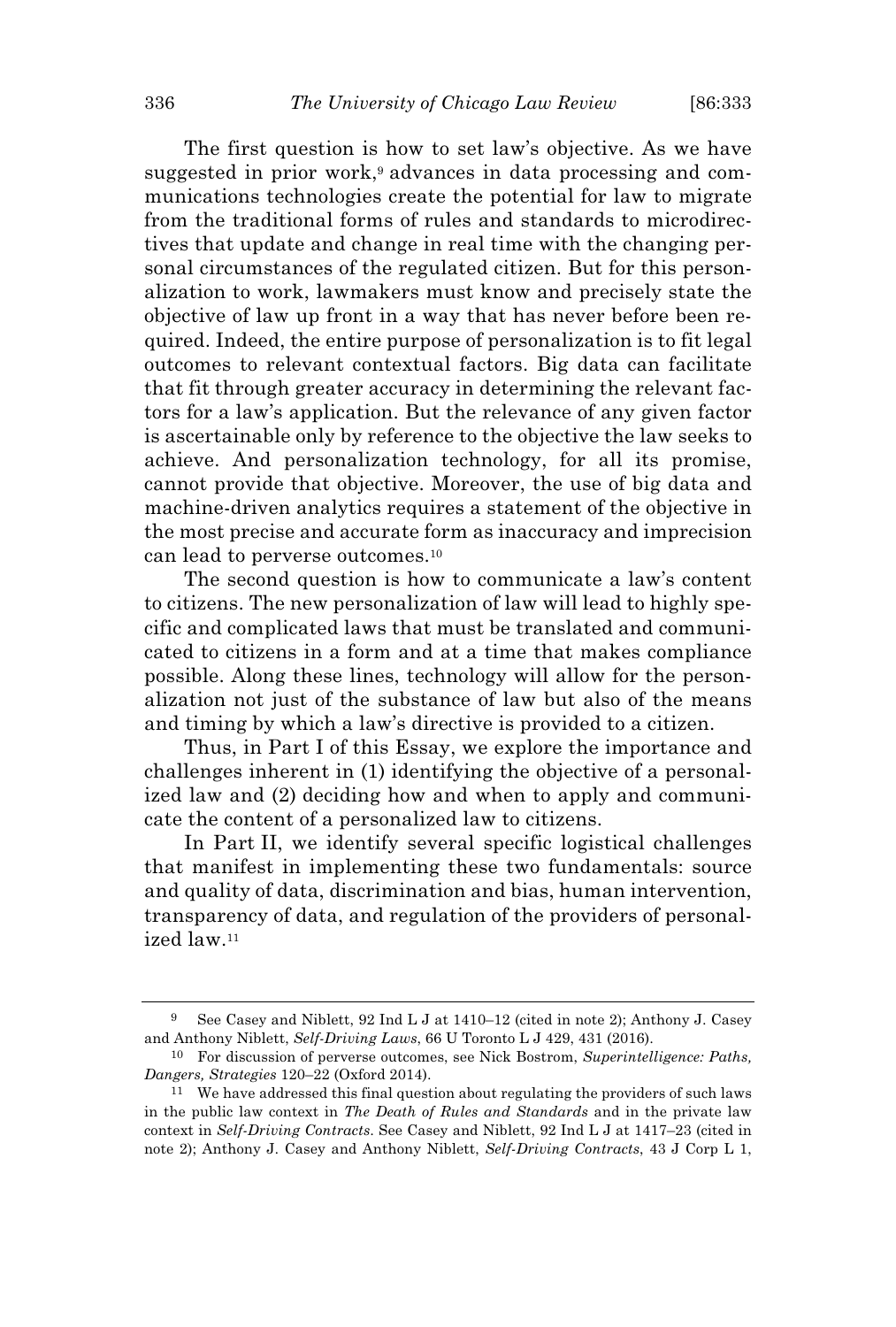## I. TWO FUNDAMENTAL QUESTIONS

As a preliminary note, we observe that law collides with personalization in two prominent ways. First, many legal researchers have explored the issue of when and how the state should best regulate the way private actors use algorithms to personalize products. Some essays in this Symposium address this question by looking at how well equipped the law is for dealing with this type of personalization.<sup>12</sup> Our focus, though, has primarily been on the second issue: How can law be better personalized through the use of algorithms? That is, how should the state use big data and algorithms to personalize the production of law? These two research agendas are not mutually exclusive. Indeed, many of the issues raised—for example, data sources, privacy, discrimination, and bias—are common to both strands of the literature. And as the lines between private ordering and public law become blurred, so too will the lines between these inquiries.

The new personalization of law will pose two fundamental challenges. First, it requires lawmakers to be explicit about the objective that a law seeks to achieve. When laws are not highly personalized, lawmakers can and often do punt on this issue. They leave it to citizens and judges to discover or invent their own views about the purpose of a law. Big data and algorithms that translate large amounts of information into specific legal directives do not, however, permit such ambivalence or hand-waving. Instead, they require (and facilitate) an up-front and clear statement of an objective. Second, the new personalization poses new questions about the methods and timing of the application of a

<sup>26–31 (2017).</sup> Additionally, Professor Gillian Hadfield provides extensive analysis of related issues of how to regulate private providers of law in a world of increasing information technology. See Gillian K. Hadfield, *Rules for a Flat World: Why Humans Invented Law and How to Reinvent It for a Complex Global Economy* 249–59 (Oxford 2016). This Symposium also includes a deep dive into the question by Professor Andrew Verstein. See generally Andrew Verstein, *Privatizing Personalized Law*, 86 U Chi L Rev 551 (2019). As a result, we will do little in this Essay other than flag the issue as one major concern in virtually every personalization project.

<sup>12</sup> See generally Oren Bar-Gill, *Algorithmic Price Discrimination When Demand Is a Function of Both Preferences and (Mis)perceptions*, 86 U Chi L Rev 217 (2019) (examining how to respond to data-driven price discrimination); Talia B. Gillis and Jann L. Spiess, *Big Data and Discrimination*, 86 U Chi L Rev 459 (2019) (examining possible legal responses to automated credit pricing); Gerhard Wagner and Horst Eidenmüller, *Down by Algorithms? Siphoning Rents, Exploiting Biases, and Shaping Preferences: Regulating the Dark Side of Personalized Transactions*, 86 U Chi L Rev 581 (2019) (examining possible negative effects of personalization on business to consumer transactions).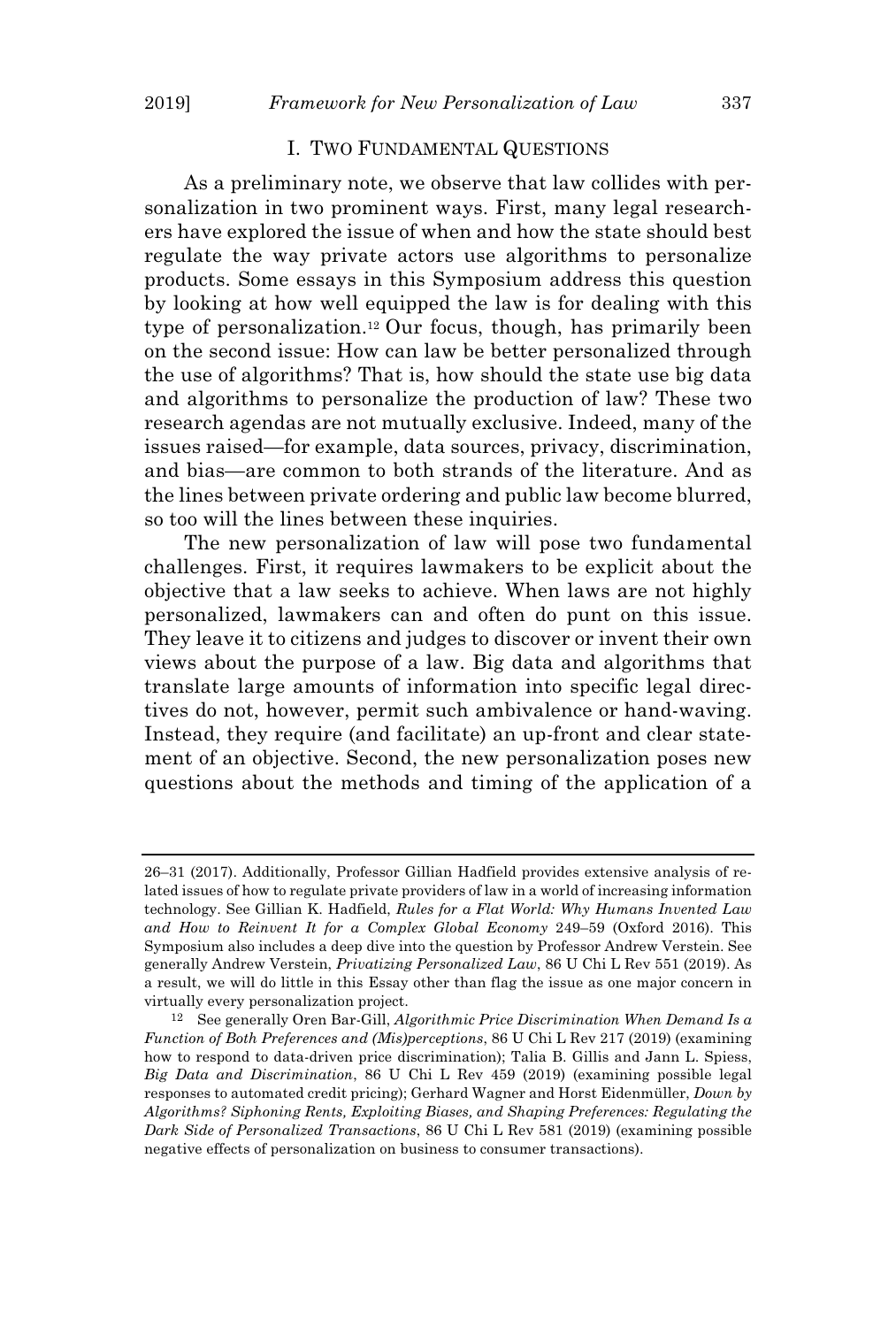law and communication of its directive to citizens. This Part explores these two challenges.

In this Essay, for expository purposes, we use the extreme form of personalization—the microdirective—to demonstrate the concerns and questions raised by personalization. One can think of the microdirective as the idealized version of a personalized law.

With a microdirective, lawmakers create a law that is nothing more than a general objective. It looks like a standard. But a microdirective also provides for an algorithm to use big data to transform that objective into a specific rule-like and personalized directive that is communicated to the citizen when the citizen needs to know the content of the law. Early forms of microdirectives already exist. For example, smart traffic lights collect data inputs to personalize the directives provided to drivers at an intersection. One can think of a yield sign as a standard, a stop sign as a clunky rule, and traffic lights and smart traffic lights as progressions toward the more personalized microdirective.

#### A. Objectives

The use of big data and algorithms to provide the contours of law will force lawmakers to address the question of what, precisely, is the objective of a particular law. To what end are we creating this highly contextual and personalized law? Personalizing a law means taking into account the personal factors of the individual to whom it applies. But to take a factor into account, one must ask: For what purpose? A personal factor relevant in answering one legal question will be irrelevant in answering another. Another way to think about it is that personalization makes a law more accurate (less error prone).<sup>13</sup> But how does one define accuracy and error? Again, the answer comes from understanding the objectives of the law. An error is an application of the law that does not achieve its objective. To know whether an error has occurred, one must understand that objective.

Conventional law—with its vagaries and lack of personalization—often allows lawmakers to avoid this question. A speed limit may be imposed to achieve one of many goals, which might include reducing accidents, promoting efficient transportation, or

<sup>13</sup> See Ariel Porat and Lior Jacob Strahilevitz, *Personalizing Default Rules and Disclosure with Big Data*, 112 Mich L Rev 1417, 1458 (2014) (noting that the value of algorithms using big data to personalize default rules lies in the ability to make the law more accurate).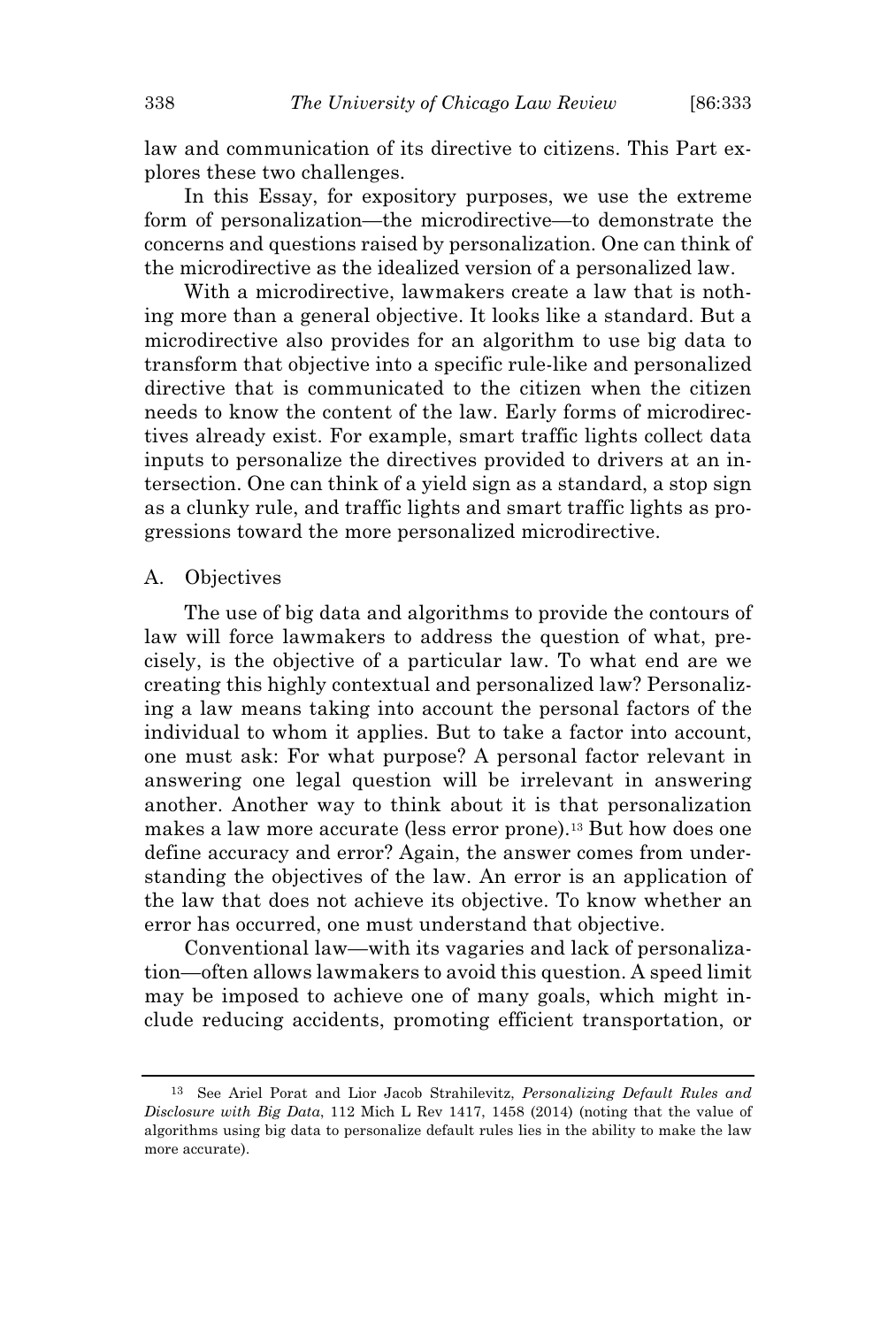reducing pollution. But the lawmakers need not make their goal clear. And they may not even need to have a goal. They can use a crude rule (55 miles per hour) with no personalization and leave the objective unstated. Or they can use a standard (drive reasonably) that leaves it to the driver and the judge to figure out the objective.

Predictive algorithms and big data do not work that way.<sup>14</sup> The lawmaker has to tell the algorithm what to do with the data. She must specify an ex ante objective.<sup>15</sup> Such specification is not unique to the new personalization of law. All lawmakers and judges make implicit judgments about the objective of a law when they announce the content of that law. But the problem becomes crucial when using big data and automated technology to achieve a purpose. In the context of algorithms, the objective will be fixed once the program is initiated and must be stated with precision if it is to be translated into code. Thus, the new personalization of law forces two things with regard to objective setting: clarity and forethought. <sup>16</sup> The objective must be known and programmed *with clarity*, and this must be done at the time of the algorithm's creation.

There are different modes through which law can set an algorithm's objective. We will explore two to demonstrate the importance and challenges of objective setting, and then we will examine one way that lawmakers can use data to avoid explicitly setting an ex ante objective.

## 1. Algorithmic legislation.

First, algorithms could improve ex ante legislation.<sup>17</sup> This is the clearest avenue to add accuracy through personalization. Ex

<sup>14</sup> See Jerry Kaplan, *Artificial Intelligence: What Everyone Needs to Know* 94–95 (Oxford 2016). See also Harry Surden, *Machine Learning and Law*, 89 Wash L Rev 87, 102–10 (2014).

<sup>15</sup> As Professor Solon Barocas and Andrew Selbst put it, when using data to find relevant correlations, there is a first step of "problem specification": "translat[ing] some amorphous problem into a question that can be expressed in more formal terms that computers can parse." Solon Barocas and Andrew D. Selbst, *Big Data's Disparate Impact*, 104 Cal L Rev 671, 678 (2016).

<sup>16</sup> See Michael Luca, Jon Kleinberg, and Sendhil Mullainathan, *Algorithms Need Managers, Too: Know How to Get the Most out of Your Predictive Tools*, 94 Harv Bus Rev 96, 99 (Jan–Feb 2016) (explaining the importance of having explicit, defined, and quantifiable goals for algorithms).

<sup>&</sup>lt;sup>17</sup> An alternative but related version of this is personalization through algorithmic administrative regulation. We have argued elsewhere that that avenue is the most likely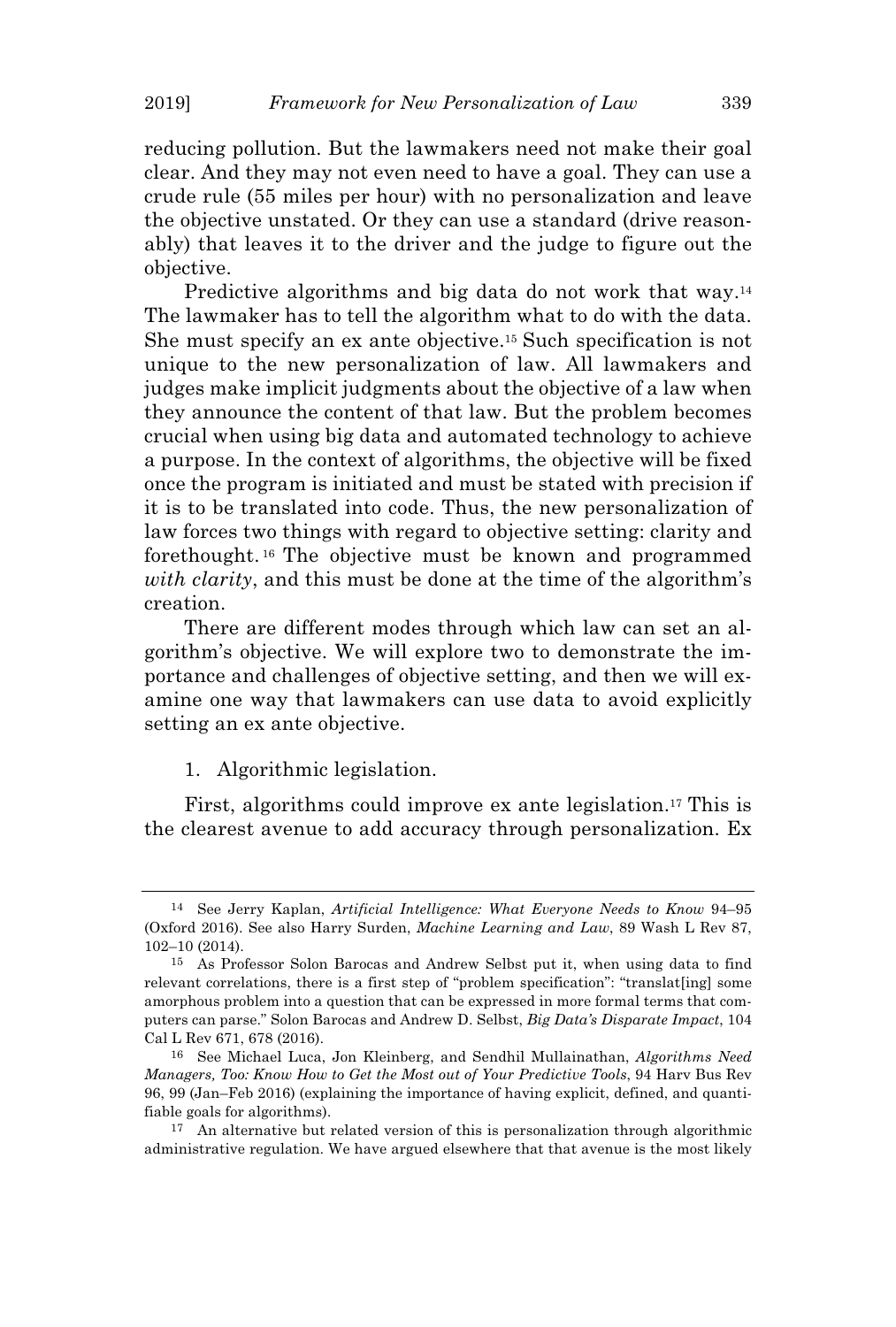ante laws are often the least personalized and do not do a good job of achieving their objective. There are high ex ante costs of discovering and articulating all relevant factors.<sup>18</sup> As big data reduces those information costs, personalization can make law more accurate. Speed limits provide a canonical example. Consider the errors created by having one-size-fits-all speed limits. Lawmakers might use big data to create personalized speed limits (communicated to the driver's dashboard) to minimize car accidents. But minimizing car accidents is not the only objective involved in setting a speed limit. An algorithm programmed merely to minimize accidents would simply set the speed limit at zero.<sup>19</sup> One has to know and articulate all of the competing objectives of a personalized law and their relationship to each other to provide a means of balancing potential error reductions.

In the speed limit example<sup>20</sup>—which will become highly important in the regulation of the software behind self-driving cars—the lawmaker must make an ex ante judgment about the precise balance between speed of travel, the risk of accidents, pollution, the consumption of fuel, and so on.<sup>21</sup> Indeed, she must

public source of personalization. Casey and Niblett, 92 Ind L J at 1418 (cited in note 2). For the analysis here, the concerns are the same.

<sup>18</sup> Examples of inaccurate impersonal rules abound. Indeed, in this Symposium alone, several are discussed. See Omri Ben-Shahar and Ariel Porat, *Personalizing Mandatory Rules in Contract Law*, 86 U Chi L Rev 255, 262–63 (2019) (discussing an example of inefficient mandatory contract rules that ignore relevant personal characteristics); Matthew B. Kugler and Lior Jacob Strahilevitz, *Assessing the Empirical Upside of Personalized Criminal Procedure*, 86 U Chi L Rev 489, 494–95 (2019) (discussing criminal procedure rules that may ignore personal expectations of privacy); Christoph Busch, *Implementing Personalized Law: Personalized Disclosures in Consumer Law and Data Privacy Law*, 86 U Chi L Rev 309, 314–24 (2019) (discussing consumer and privacy laws that ignore consumer heterogeneity); Adi Libson and Gideon Parchomovsky, *Toward the Personalization of Copyright Law*, 86 U Chi L Rev 527, 528 (2019) (discussing copyright laws that ignore the value of content to users).

<sup>19</sup> See Ehrlich and Posner, 3 J Legal Stud at 260 (cited in note 3).

<sup>20</sup> We use the speed limit example because the availability of the relevant data is obvious. There is much available data on driving; thus, it is an area in which we should expect some of the quickest moves toward personalization. This example demonstrates one key point about personalization: the supply of relevant data will be a major factor in locating the emergence of personalized law.

<sup>21</sup> See generally Oliver Moore, *Toronto to Use Big Data to Help Reduce Traffic Congestion* (The Globe and Mail, Apr 7, 2015), archived at http://perma.cc/8R2E-AERU. See also generally Yuanfang Chen, et al, *When Traffic Flow Prediction Meets Wireless Big Data Analytics* (arXiv.org, Sept 23, 2017), archived at http://perma.cc/CWU4-CZYG. Beyond personalizing the speed itself, you might even personalize the fines for violations based on concepts of deterrence and social equality. See, for example, Alec Schierenbeck, *The Constitutionality of Income-Based Fines*, 85 U Chi L Rev 1869, 1876–79 (2018). In this way, personalized law could be a set of personalized fines or prices presented to citizens. There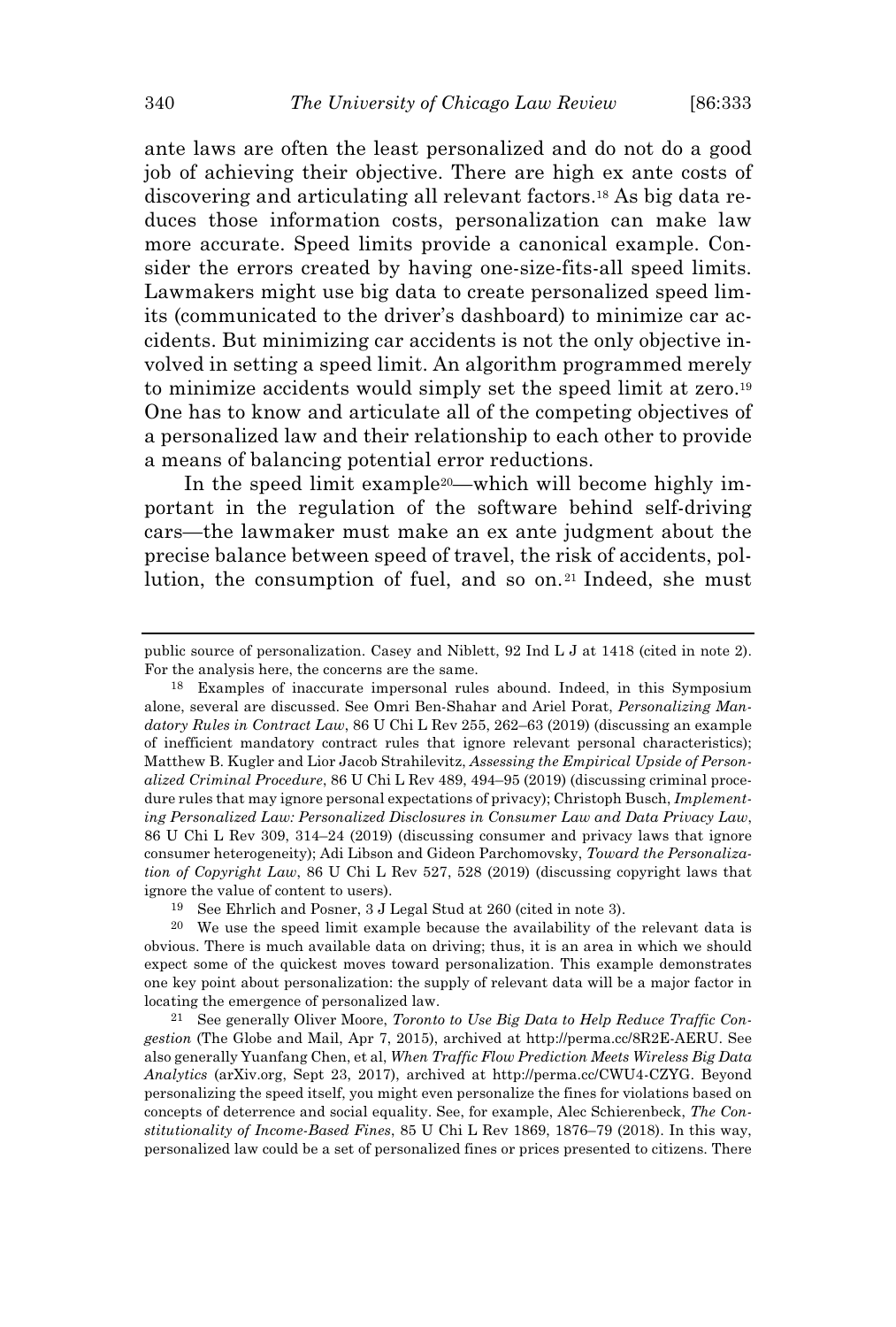insert specific weights for these measurable values. Without personalization, lawmakers can obscure those value judgments. But when one tries to use data about personalized factors to predict outcomes and set a rule, one needs to know and declare the specific outcome desired.

# 2. Algorithmic judging.

Second, algorithms could assist (or perhaps even replace) judges to improve the accuracy of decisions.<sup>22</sup> Arguably, conventional judicial application of law is more personalized than conventional legislative statements of law.<sup>23</sup> Judges can take more factors into account because they are applying the law after all the evidence is in. But there are costs to this. Judges may make mistakes in determining which factors are relevant, or they may—intentionally or not—seek to achieve the wrong objective in determining the relevance of various factors. The result is that a judge may deliver decisions that do not align with the objective of the law. That is problematic for two reasons: (1) there are errors in the fit of the application of the law, and (2) those errors create inconsistency and variance that make it harder for citizens to comply with the law.

The new personalization of law can reduce both of these errors. A recent study using big data and machine learning technologies in the context of granting and denying bail provides a telling example of how data can improve the personalization of law by

is much efficiency to be gained by such price discrimination. But as Professor Oren Bar-Gill points out, algorithmic price discrimination can also be used to take advantage of the one paying the price. Bar-Gill, 86 U Chi L Rev at 230–31 (cited in note 12). See also Wagner and Eidenmüller, 86 U Chi L Rev at 585–86 (cited in note 12) (describing "first degree price discrimination," under which individual consumers are charged different prices). The fact that the price is coming from the lawmaker may reduce our worry about advantagetaking, but that certainly will not always be true.

<sup>22</sup> Again, there is a close alternative option: personalization through algorithmic enforcement, in which enforcement officers or agencies use big data to personalize the application of laws and regulation in each case. See Benjamin Alarie, Anthony Niblett, and Albert H. Yoon, *Regulation by Machine* \*2–3 (Conference on Neural Information Processing Systems, Dec 2, 2016), archived at http://perma.cc/L9LJ-T3RB.

 $23$  This personalization is less costly with ex post adjudication, as the adjudicator has to figure out only the context-specific applications for cases that actually arise, whereas an ex ante rule has to address all possible applications. See John O. McGinnis and Steven Wasick, *Law's Algorithm*, 66 Fla L Rev 991, 1030 (2014); Sunstein, 83 Cal L Rev at 1003–04 (cited in note 3); Kaplow, 42 Duke L J at 582 (cited in note 2).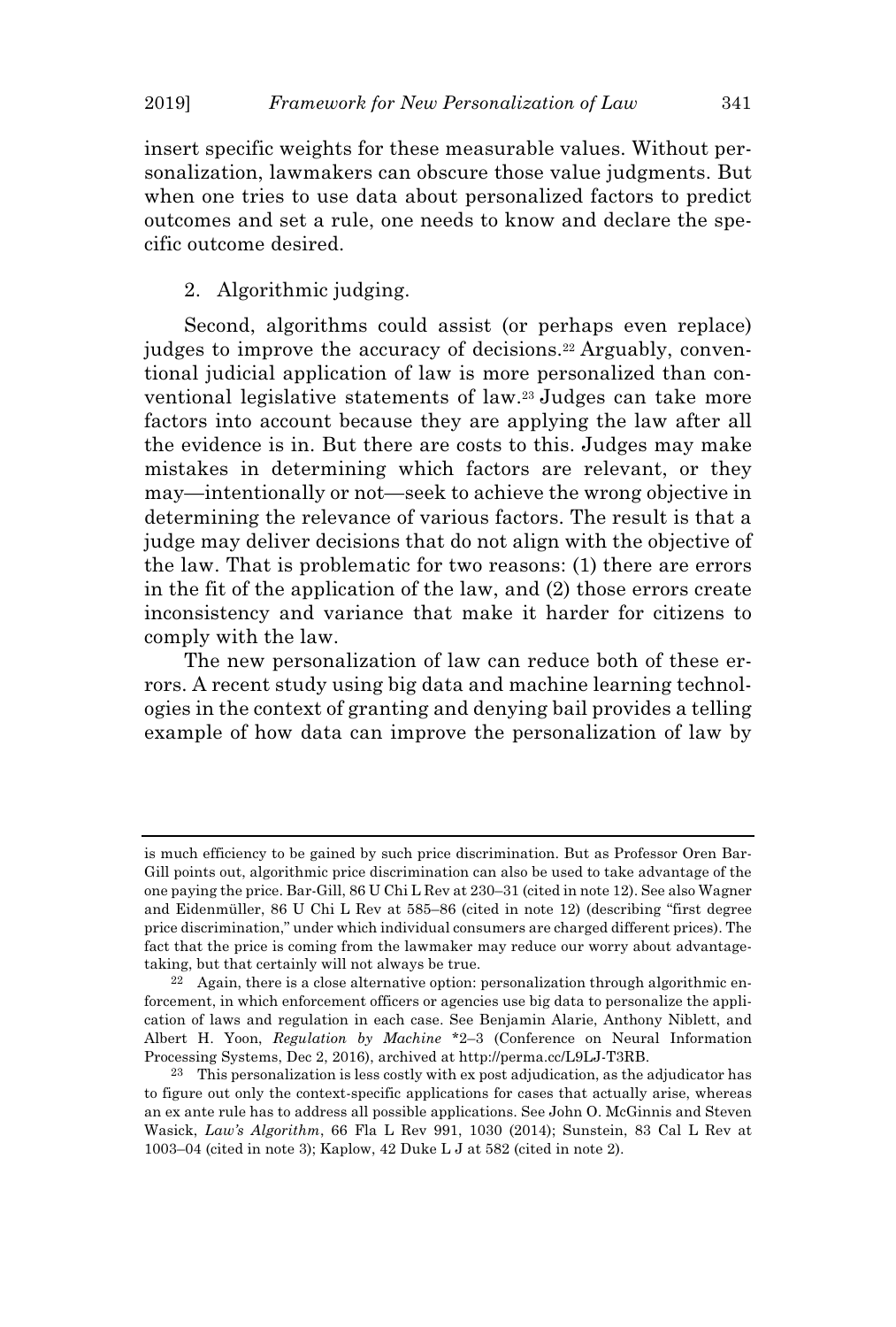judges.<sup>24</sup> In most jurisdictions, the stated objective of a bail decision requires a judge to balance the risk that the defendant will flee or commit another crime against the costs and burdens of incarceration.<sup>25</sup> Judges are not given specific directives, and so it is up to them to personalize the law when applying it to a specific case.

In the study, machine learning techniques were shown to provide more accurate assessments of risk, which, if used by the lawmaker, could allow for a reduction in both the detention rate of defendants and the rate of crimes committed by those who were released.<sup>26</sup> This suggests that the algorithm does a better job at eliminating irrelevant factors and at assessing those factors that are relevant to achieving the law's objectives.

The authors of the study do note one difficulty in their study: judges may be maximizing other objectives or preferences. <sup>27</sup> While judges may inject their own preferences when determining an objective of a law, algorithms will not inject new objectives. This raises an important concern. To the extent that lawmakers value their ability to delegate objective setting to judges, then algorithmic personalization would not be preferred unless the law delegates to the judges the power to create the algorithm as well.

It is worth noting that allowing an individual judge to set the objectives of law is highly problematic. It reduces democratic accountability and consistency in the law. Judges might introduce bad objectives without disclosing them, or they may simply fail to achieve the good objectives they set. Again, the bail study is illustrative. The study suggests that the algorithmic bail program can reduce crime and detention rates *while also* "*reducing racial disparities*."<sup>28</sup> This suggests that judges either were intentionally imposing discriminatory purpose on the law or, more likely, were taking into account discriminatory factors that were not relevant to the putative objective of the law.<sup>29</sup>

<sup>24</sup> Jon Kleinberg, et al, *Human Decisions and Machine Predictions,* 133 Q J Econ 237, 240–45 (2018).

<sup>25</sup> See, for example, the standard in Massachusetts, where bail is determined by examining the alleged crime, the likely penalty, the likely flight risk, history of defaults, family in the area, employment status, and previous criminal records, among other criteria. Mass Ann Laws ch 276, § 57. The Kleinberg study looks primarily at data from New York. Kleinberg, et al, 133 Q J Econ at 246 (cited in note 24).

<sup>26</sup> See Kleinberg, et al, 133 Q J Econ at 285–86 (cited in note 24).

<sup>27</sup> Id at 243 ("[D]ecisions that appear bad may simply reflect different goals.").

<sup>28</sup> Id at 241 (emphasis added).

<sup>29</sup> More on this below in Part II.B.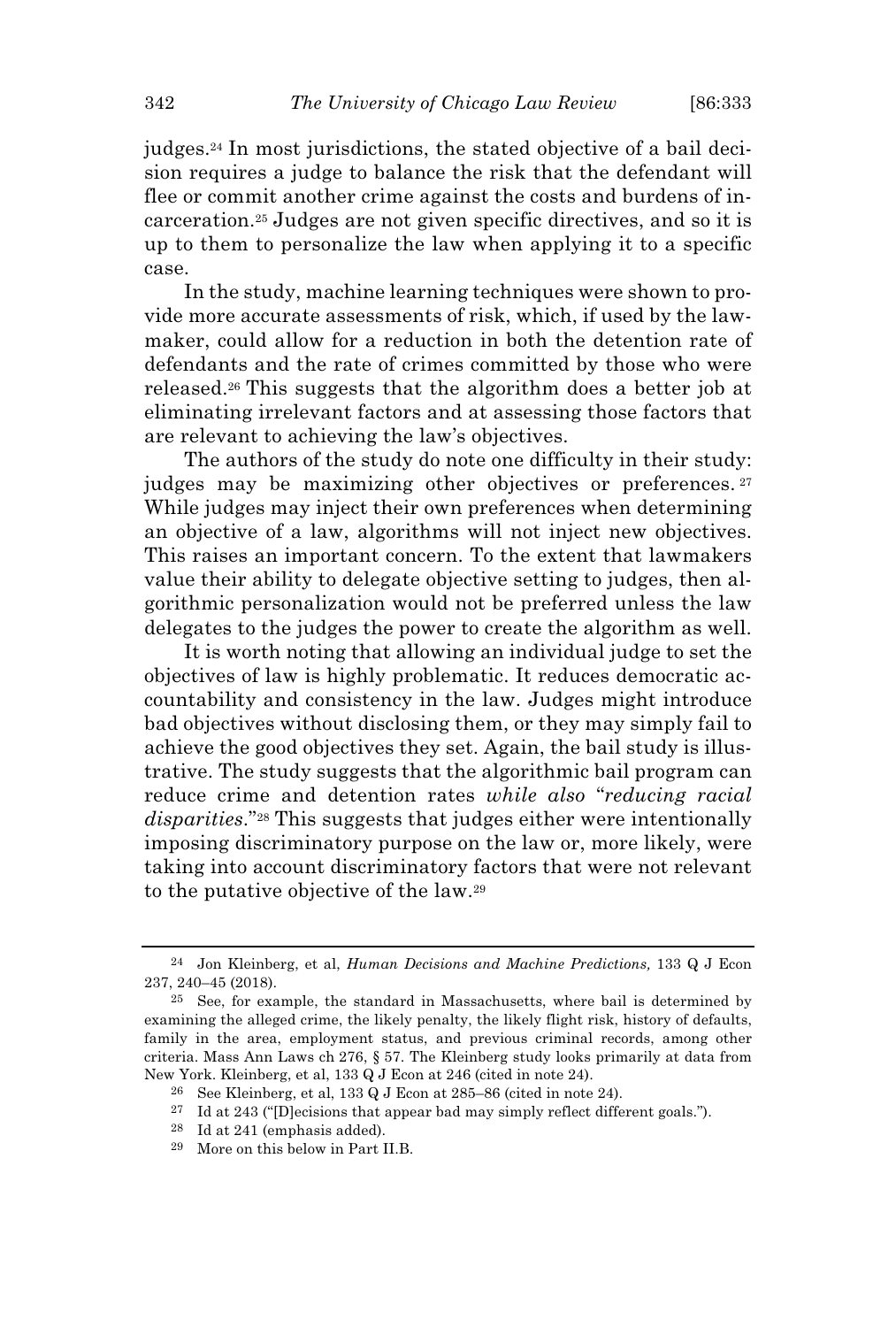What makes personalization in the bail context work is that a measurable objective can be clearly stated.<sup>30</sup> The takeaway is that algorithmic personalization can improve the fit of personalized law and reduce errors if the data are available and lawmakers can agree on the definition of an error. The corollary is that personalizing some areas of law, through legislative or judicial algorithms, may be problematic because lawmakers or the general polity do not agree on the objective. Sentencing of criminal defendants provides a salient example. Competing objectives like retribution and deterrence will lead to different outcomes through personalization. The factors that are relevant and the data that are necessary will look very different based on which objectives the lawmakers choose. With conventional lawmaking, we tolerate (to some extent) a human judge, legislator, or police officer injecting her version of the law's objective after the fact. Algorithmic personalization does not tolerate such a wait-and-see approach. This is likely to be the biggest impediment to personalization. In areas of law for which no ex ante consensus exists as to the purpose of a law, conventional lawmaking may endure. On the other hand, one might question the legitimacy of a law whose purpose cannot be identified.<sup>31</sup>

## 3. Using judicial data.

There is a shortcut that may allow a lawmaker to avoid setting an objective when developing ex ante microdirectives. In some areas of law, lawmakers could use big data to predict what judges would do based on past decisions and implement those predictions rather than achieve a stated ex ante objective. <sup>32</sup> This

<sup>30</sup> This is not to take a position on whether this is the right objective. The point, however, is that, if one has a clearly stated objective function that values reducing crime, detention rates, and racial disparities, there is evidence that an algorithm can "improve" personalization by improving judicial outcomes on every dimension even though the algorithm was developed with only the first two objectives in mind.

<sup>31</sup> One might also argue that allowing human variation with regard to the purpose of a law is a feature rather than a bug because it provides for experimentation and the evolution of the law. Algorithms could, of course, be programmed to intentionally introduce arbitrary ex post variation. But that would have to be programmed as part of the ex ante objective. And it is likely that citizens will be more squeamish about arbitrary variation when it is intentional and automated than when it is dressed up in the "reasoning" of a judicial opinion.

<sup>32</sup> Researchers have illustrated the power of machine learning tools to predict outcomes of cases decided by courts. See, for example, Benjamin Alarie, Anthony Niblett, and Albert H. Yoon, *Using Machine Learning to Predict Outcomes in Tax Law*, 58 Can Bus L J 231, 235–36 (2016); Daniel Martin Katz, *Quantitative Legal Prediction—or—How I*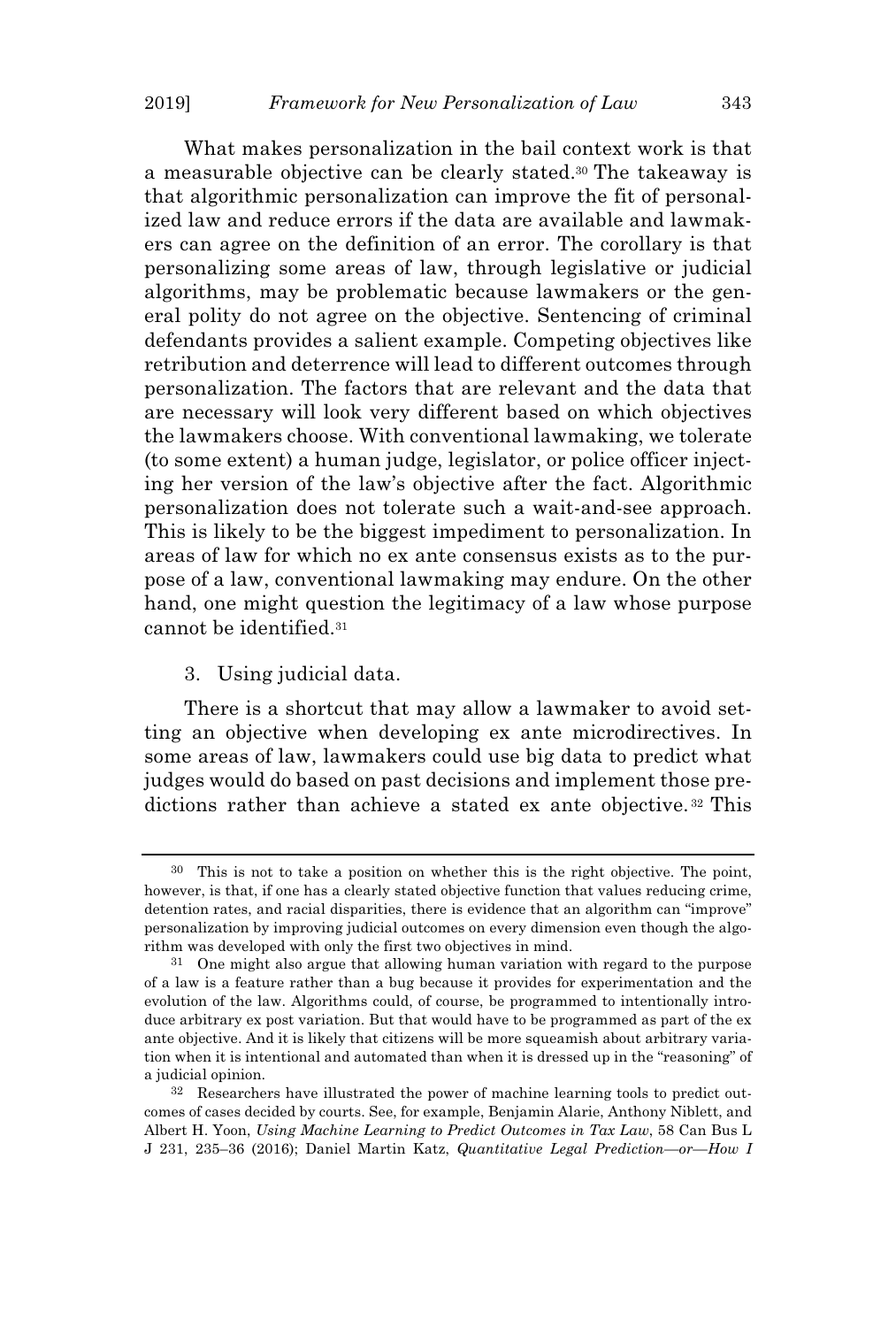method has the result of incorporating the collective objective function of the population of past judges. To be sure, this does not add any new personalization to the law. Instead, this method simply entrenches the existing personalization that exists in judicial applications of law, but with the potential added benefit of consistency.

In areas that have generated a wealth of litigation, algorithms can be used to map judicial behavior and predict—or replicate—how judges in similar cases would have decided these cases. When using existing case data as the basis for microdirectives, the objective of the algorithm is to predict the outcome that would be reached by judges who decided prior cases.<sup>33</sup> The algorithm seeks to find hidden patterns in the data and weigh factors the way judges would.

The objective of such an algorithm is not to add personalization to the law but to improve it, primarily by reducing the inconsistency of judicial decisions and minimizing the likelihood of outlier decisions while still allowing for the law to take into account the personal factors of individuals. Thus, using the algorithm as the basis for the law provides citizens with greater certainty and consistency. An ancillary benefit that emerges from the use of algorithms is the reduction in ex post administration costs. There are fewer cases litigated in a world in which outcomes can be predicted.<sup>34</sup>

This mechanism of algorithmic judging will be particularly attractive when lawmakers cannot agree on a precise objective of a law but do agree that the approaches taken by judges are

*Learned to Stop Worrying and Start Preparing for the Data-Driven Future of the Legal Services Industry*, 62 Emory L J 909, 936–42 (2013). See also Daniel Martin Katz, Michael J. Bommarito II, and Josh Blackman, *A General Approach for Predicting the Behavior of the Supreme Court of the United States*, 12 PLOS ONE 1, 7–15 (Apr 2017); John O. McGinnis and Russell G. Pearce, *The Great Disruption: How Machine Intelligence Will Transform the Role of Lawyers in the Delivery of Legal Services*, 82 Fordham L Rev 3041, 3046–53 (2014).

<sup>33</sup> There are complicated questions of what this would mean for implementation. For example, if an algorithm suggests that 60 percent of judges would classify a defendant as liable, what should the algorithm do? If it simply says defendant is liable, that changes the probabilistic outcome a litigant faces. This changes settlement and deterrence calculations. An alternative approach would be to impose damages at 60 percent. But that would reflect a dramatic shift in legal doctrine. These are some of the difficult technical implementation questions posed by the use of algorithms in law.

<sup>34</sup> See Part I.B for a discussion of how improvements in communication technology will allow predicted outcomes to be communicated to litigants.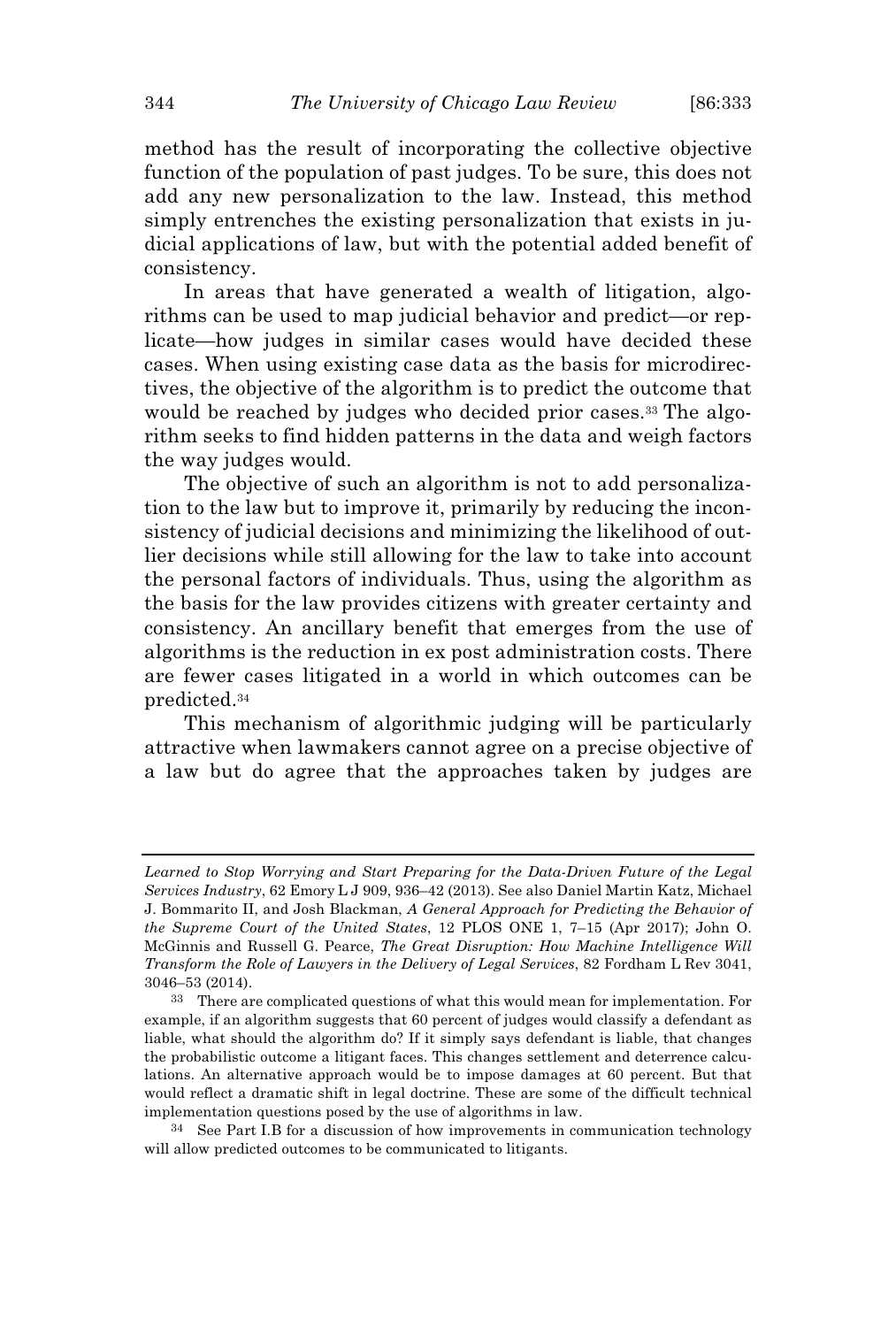generally satisfactory and that consistency is important. For example, it may be difficult to identify the exact policy considerations behind the distinctions between employees and independent contractors. What objectives should underpin the tax law or employment law on this question? How much weight should lawmakers put on the various considerations of revenue maximization, unemployment reduction, and equity concerns? These weights may be difficult to specify ex ante. It may be much easier, however, to simply observe the ways in which these distinctions manifest themselves in the case law when judges decide actual cases.

But there are, of course, important questions and concerns that will arise when replicating existing case law in algorithmic form. First, this method of personalization is not suitable when the underlying objective of the law shifts over time. Second, and relatedly, even though the biases of individual outlier judges will diminish, the new law will replicate any systematic biases that are baked into existing case law. Third, if we replace judicial decisions with algorithmic decisions, then there will be fewer (or perhaps no) new cases. This means that the system of law will not learn or evolve. Fourth, there may not be sufficient data to capture every future contingency. Ex ante personalization of this type relies on having enough judicial decisions to predict what will happen with other, hypothetical cases. Areas of law that are rarely litigated are not suitable candidates for this type of algorithmic judging.

#### B. Timing the Application and Communication of Law

The previous Section deals with the *content* of law. This Section deals with the *timing* of law. There are two questions that big data personalization raises about timing: (1) When and how is the legal directive communicated to the relevant citizen? (2) And when does the government commit itself to a specific application of the law?

Big data combined with advances in communication technology opens up new possibilities for timing by reducing the personalization trade-off that lawmakers otherwise face. Communication technology adds two innovations: (1) it enhances options about *when* to reveal that law's content and directive to a citizen, and (2) it simplifies the form in which that content and directive is revealed.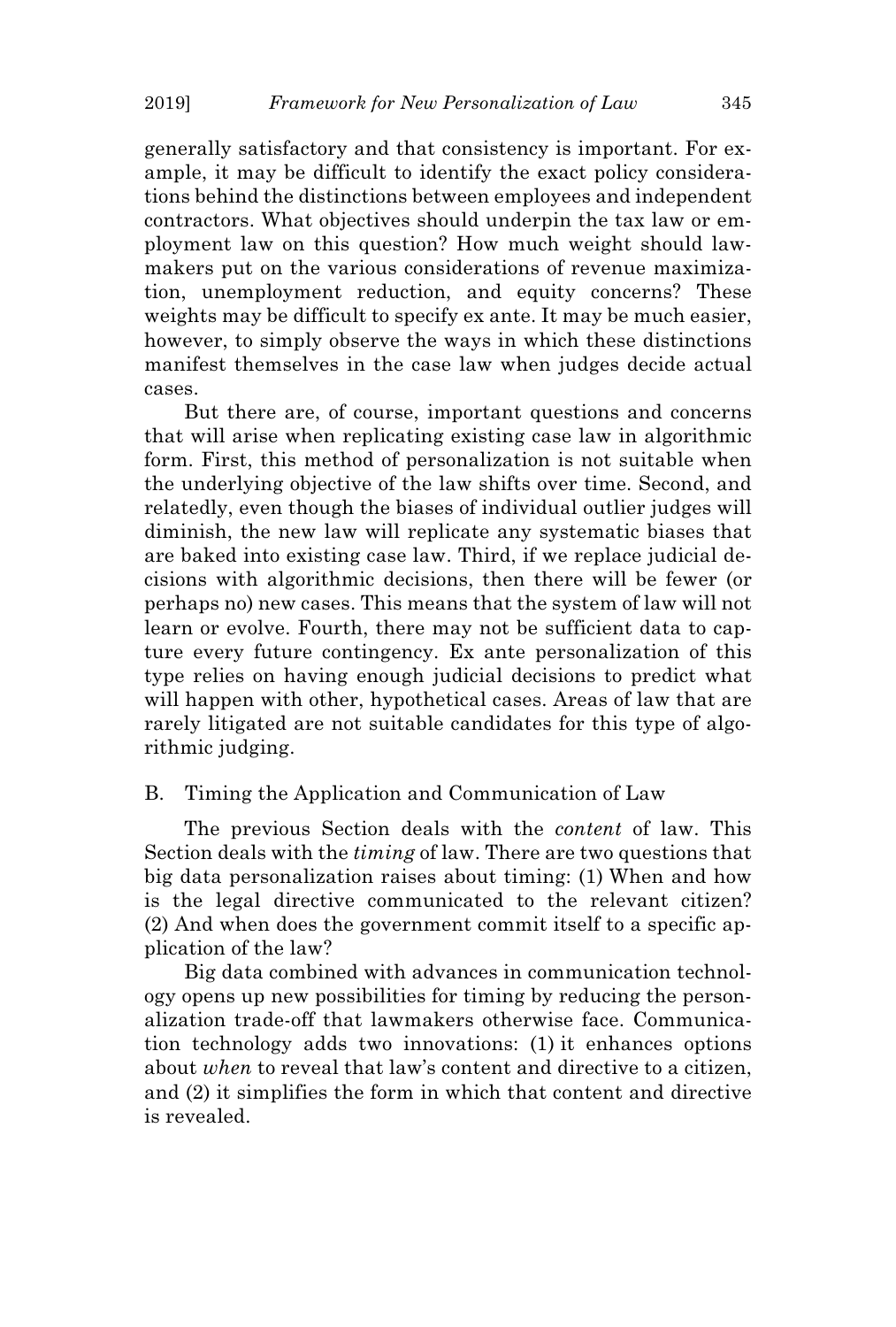To see why these are important, consider the conventional views of the personalization trade-off. Traditionally, law is personalized through ex post adjudication of standards. Judges with the benefit of hindsight look at all the relevant factors and then personalize the law. Thus, more personalization comes at the expense of waiting.<sup>35</sup> This ex post method imposes two important costs: uncertainty<sup>36</sup> and the potential for government misbehavior.<sup>37</sup>

The uncertainty arises because citizens do not know how the law will apply to their specific situation. Judges are unpredictable, make mistakes, and may consider factors that do not seem relevant to the citizen. The risk of government (or judicial) misbehavior arises because the government (through judges or some other adjudicator or enforcer) can decide the content of the law after the individual has already acted. This discretion can be abused.<sup>38</sup> The government—because it is not precommitted to the law's outcome—could use its after-the-fact discretion to punish disfavored citizens, <sup>39</sup> to impose outcome or distributive preferences that are not part of the law's intended objective, or to change the objective based on hindsight bias.<sup>40</sup>

Personalization through big data, rather than through ex post adjudication, can reduce these problems. We start with uncertainty. When law is personalized through ex post adjudication, the communication of the law's effect on that action is delayed until after the action occurs.<sup>41</sup> With big data and advances in communication, the effect can be communicated to the citizen as soon as the relevant evidence about the citizen's personal characteristics and situation is available.<sup>42</sup> Thus, in some (but not all) cases,

<sup>35</sup> See Eric A. Posner, *Standards, Rules, and Social Norms*, 21 Harv J L & Pub Pol 101, 101–03 (1997); Kaplow, 42 Duke L J at 585–86 (cited in note 2).

<sup>36</sup> See Sunstein, 83 Cal L Rev at 974–77 (cited in note 3); Kaplow, 42 Duke L J at 569, 575 n 42, 587–88 (cited in note 2); Duncan Kennedy, *Form and Substance in Private Law Adjudication*, 89 Harv L Rev 1685, 1689–1701 (1976). See also Richard Craswell and John E. Calfee, *Deterrence and Uncertain Legal Standards*, 2 J L Econ & Organization 279, 285–88 (1986).

<sup>37</sup> See Saul Levmore, *Double Blind Lawmaking and Other Comments on Formalism in the Tax Law*, 66 U Chi L Rev 915, 919 (1999); Posner, 21 Harv J L & Pub Pol at 113 (cited in note 35); Sunstein, 83 Cal L Rev at 974–76 (cited in note 3).

<sup>38</sup> See Levmore, 66 U Chi L Rev at 919 (cited in note 37).

<sup>39</sup> See Posner, 21 Harv J L & Pub Pol at 113 (cited in note 35).

<sup>40</sup> See Antonin Scalia, *The Rule of Law as a Law of Rules*, 56 U Chi L Rev 1175, 1179 (1989).

<sup>41</sup> See Posner, 21 Harv J L & Pub Pol at 101–03 (cited in note 35); Kaplow, 42 Duke L J at 585–86 (cited in note 2).

 $42$  The timing of content creation also changes when law is personalized. The more personalized a law is, the more likely it is that relevant factors will come into existence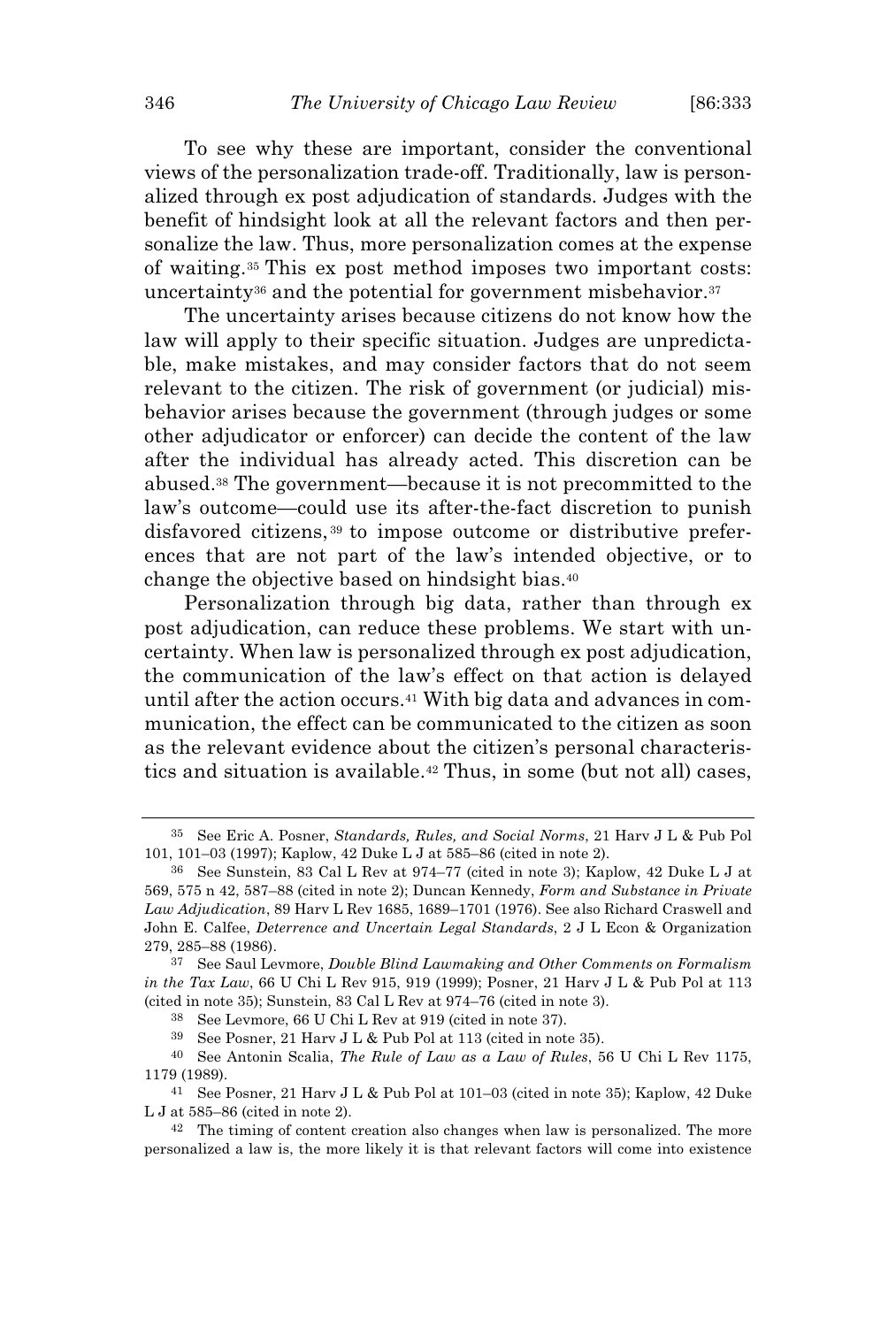the law's personalized application to a case can be communicated before the citizen has to act.

Importantly, technology can also transform the personalized law into a simplified form of communication. For an example, consider the smart traffic light, which uses data inputs to personalize traffic directives. In raw form, the personalized microdirective would be incomprehensible to the driver. It would contain a whole catalog of contingent directives that turn on traffic patterns, weather, time of day, proximity of other vehicles, and so on. The technologies at work translate that information into the simple form of a green or red light that is communicated to the driver.<sup>43</sup>

Now consider the government misbehavior problem. Even though an algorithmic microdirective could be programmed to take into account factors that are not known when the law is enacted, the government could precommit to the law's objective. Indeed, lawmakers could rely on an algorithm that prevents human intervention after the citizen has acted but still takes all relevant personal context into account. In this way, the government would bind itself against abusing ex post discretion even when the law is personalized and takes into account factors that become known only after the law is promulgated.<sup>44</sup> Thus, the use of an automated personalization algorithm can prevent the lawmaker from changing the law's content or directive based on illegitimate ex post factors.<sup>45</sup>

With traditional law, however, there is an additional cost to government precommitment. In some cases, precommitment facilitates evasion. In many regulatory areas, there is a strategic

only later in time, right before the moment that the law becomes applicable. But it still could become available before the action is required. On the topic of how advance rulings promote certainty, see Yehonatan Givati, *Resolving Legal Uncertainty: The Unfulfilled Promise of Advance Tax Rulings*, 29 Va Tax Rev 137, 144–49 (2009). See also Carlo Romano, *Advance Tax Rulings and Principles of Law: Towards a European Tax Rulings System?* 320–32 (IBFD 2002).

<sup>43</sup> This demonstrates another key point about the new personalization of law. It is most likely to occur first in areas of law in which complex information about contextual factors can be easily gathered, processed in the relevant time frame, and then transformed into a simple communication to the citizen. Thus, we should expect to see personalization thrive in fields like the regulation of food and drug safety, securities law, tax law, workplace safety regulation, consumer law, and police accountability.

<sup>44</sup> For a more detailed exploration of this idea, see Casey, *Short Happy Life* at 30:07 (cited in note 5).

<sup>45</sup> In some sense, this is like a governmental version of Professor Lee Fennell's analysis of individual precommitment. See generally Lee Anne Fennell, *Personalizing Precommitment*, 86 U Chi L Rev 433 (2019). Just as individuals may desire to bind themselves in the future, governments may want to do the same thing.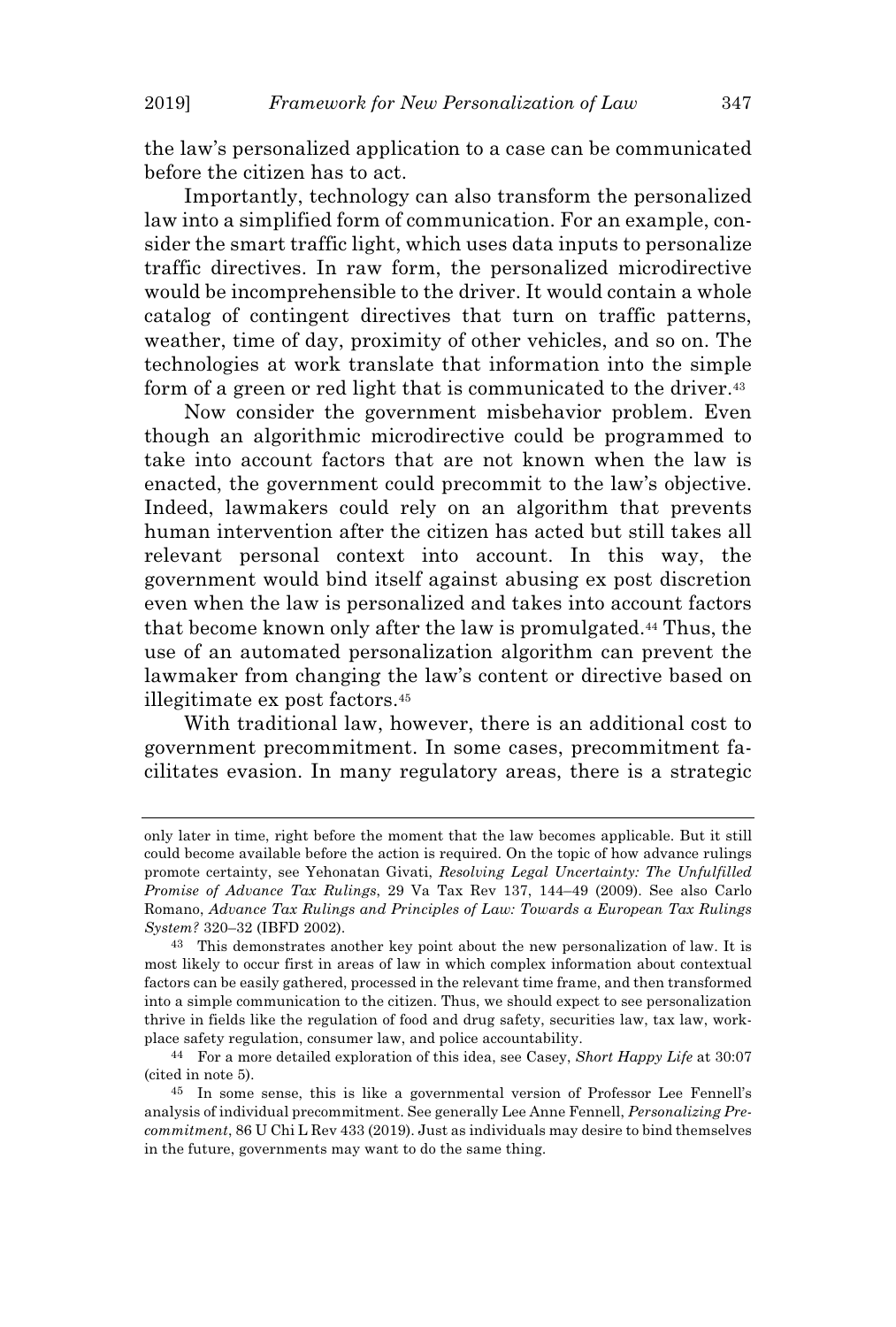game between the lawmakers and the regulated citizens. Regulating evasion in tax law provides a salient example. If you reveal the content of the law up front, the taxpayer can structure her behavior to evade the spirit of the law.<sup>46</sup> On the flip side, if you have a standard like "behave reasonably," the government can change the rules of the game after the fact and take advantage of those who acted reasonably in good faith.<sup>47</sup>

This problem can potentially be solved by delaying the revelation of the law's directive until after the citizen has committed to action. This idea of delayed content revelation<sup>48</sup> provides a partial solution to the evasion-commitment problem. The government commits to the law ex ante (so it functions like a rule). But the taxpayer does not know the content and thus must comply with the law as if it were a standard. This prevents the search for technicalities and loopholes that are invited by a preannounced rule. And the law is still personalized in a way that traditional precommitment would not have allowed. That said, uncertainty for the taxpayer remains. And so the use of delayed revelation will be optimal for areas of personalized law in which uncertainty is less of a concern than evasion.

All of this is to say that the timing of the communication and application of law can be tailored to optimally fit the context of the particular law in a particular situation. The law could communicate the personalized directive as soon as it is known, at the moment it becomes relevant to the citizen, whenever the citizen requests it, or even after the citizen has acted.<sup>49</sup> And it can take various forms (simple or complex).

This content-revelation question will be important for all of personalized law. Citizens will sometimes have an incentive to alter their personal characteristics to take advantage of the personalization. In some cases, this will be desirable. Often citizens desire to follow the spirit of the law. And real-time information about how to comply helps with that. Well-designed traffic lights

<sup>46</sup> See David A. Weisbach, *Formalism in the Tax Law*, 66 U Chi L Rev 860, 869–72 (1999).

<sup>47</sup> See id at 860; Levmore, 66 U Chi L Rev at 920 (cited in note 37); Scalia, 56 U Chi L Rev at 1180–82 (cited in note 40).

<sup>48</sup> Professor Saul Levmore explored the idea of delayed revelation as a means of combatting evasion in 1999. Levmore, 66 U Chi L Rev at 919–20 (cited in note 37).

<sup>49</sup> One additional limitation on timing is the ability of the algorithm to gather evidence about personal characteristics of the citizen in question. This suggests that personalized law, at least when ex ante revelation is important, will be successful in areas in which evidence about the relevant characteristics and factors is readily available.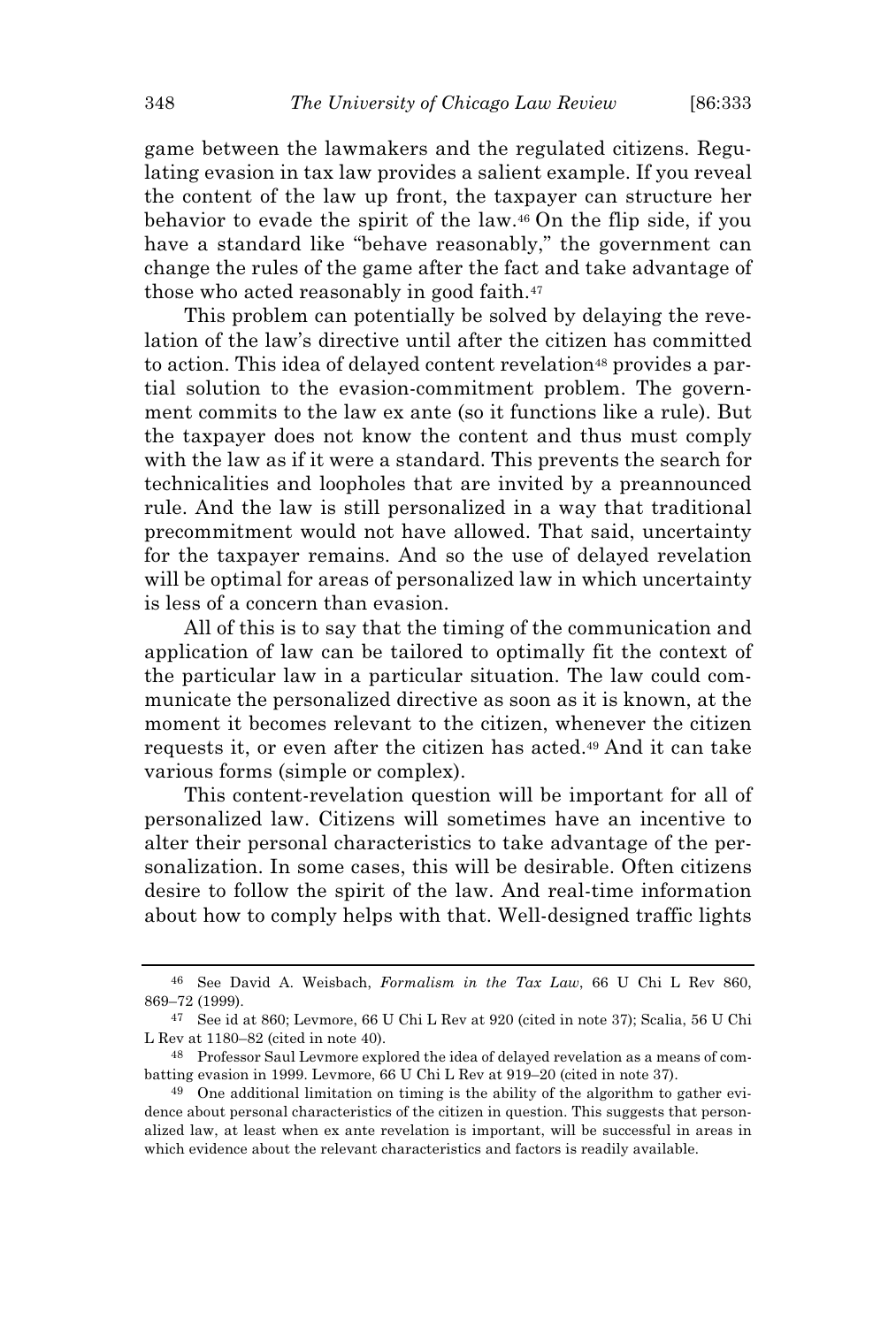have this characteristic. Most drivers want to obey traffic lights that prevent accidents. One can even envision automated traffic rules that provide rewards in the form of open lanes or green lights for drivers who opt into safer behavior or other favored characteristics.<sup>50</sup> Other areas of law, such as tax, are different because citizens have a greater incentive to try to evade the spirit of the law.<sup>51</sup>

The important takeaway here is that, in addition to setting clear objectives, lawmakers must also understand for each area of law the factors that determine the optimal timing and form of the application and communication of personalized law.

## II. SPECIFIC CHALLENGES

In this Part, we discuss five additional challenges, each of which relates to the fundamental questions we explore above: (1) source and quality of data, (2) discrimination and bias, (3) human intervention, (4) transparency of data, and (5) regulation of the providers of personalized law. The tasks of choosing data sources and preventing bias and discrimination are essentially projects in identifying the correct objective of personalized law and considering the costs of obtaining data relevant to that objective. Similarly, the issues of human intervention and transparency pose questions about how to identify and deal with errors in objective setting and how to use timing to precommit to a legal directive. And the choice and regulation of the provider of personalized law turn on questions about setting the objective and communicating law's content and directives to citizens.

## A. Data

The question of whether an algorithm can achieve the objective of the law turns on the *quality* of the data that a lawmaker relies on. The concern here is whether the data actually measure the relevant factors and adequately predict the central objective of the law. This raises obvious procedural issues. How much relevant data are available? Who collected the data—are they impartial, and what biases do they bring? How and why did they collect

<sup>50</sup> We already see early forms of this in high-occupancy-vehicle lanes.

<sup>51</sup> Judicial replication is never the appropriate mechanism when evasion of this type is a concern.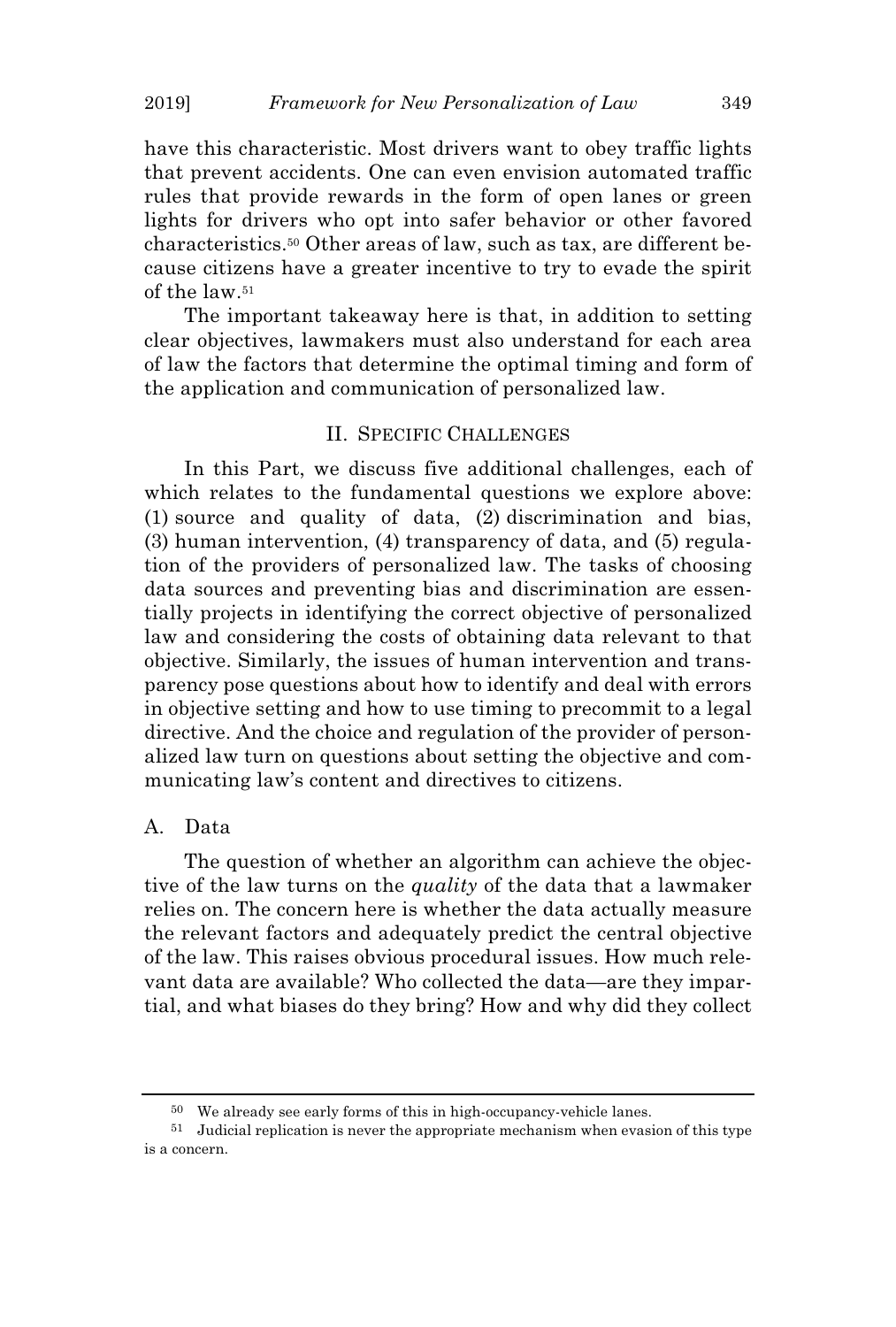the data? What potential biases are lurking in the data, and can those biases be corrected?<sup>52</sup>

The objective and the form of data are intrinsically linked. If measuring expectations or social objectives, one might turn to survey data to try to extract information. If replicating decisions of human decisionmakers, one might look to data sources of case law or regulatory decisions. Indeed, one might think of judicial decisions as surveys of past decisionmakers from which we extract broader principles. If seeking to minimize consequential errors, the consequences in the objective have to be measurable. In the bail example,<sup>53</sup> if the objective requires an algorithm to assess the risk of the accused fleeing or committing a crime, one would need data that accurately describe the behavior of accused persons who have been granted bail in the past. But observational data may reflect biases, not only of those who collect the data but also of those actors who influence particular variables of interest.<sup>54</sup> For example, data on whether accused persons commit a crime while out on bail may reflect the biases and resources of those who police and prosecute crimes.

Fundamentally, the data have to be well tailored to the objective. Researchers must account for potential asymmetries in the measurement of errors. The bail example again proves helpful. Here, the researchers are able to measure two types of error. First, they observe whether errors were made in *granting* bail by measuring consequences. <sup>55</sup> That is, some accused persons are granted bail and then commit crimes or flee. But to measure the other type of error—the error of *denying* bail to less risky individuals—the researchers exploit variation in the way that judges decide cases. <sup>56</sup> Some judges are more lenient than others. Only through this judicial variation could the researchers observe the error of denying bail. Creators of algorithms have to be conscious

<sup>52</sup> See generally Cathy O'Neil, *Weapons of Math Destruction: How Big Data Increases Inequality and Threatens Democracy* (Crown 2016) (exploring biases inherent in big data in a number of contexts, such as employment, insurance, and criminal law).

See notes 24–26 and accompanying text.

<sup>54</sup> See, for example, Danielle Keats Citron and Frank Pasquale, *The Scored Society: Due Process for Automated Predictions*, 89 Wash L Rev 1, 13–14 (2014) ("The biases and values of system developers and software programmers are embedded into each and every step of [the] development [of credit-scoring software]."); Danielle Keats Citron, *Technological Due Process*, 85 Wash U L Rev 1249, 1262 (2008) (describing the possibility that programmers' individual biases, such as a preference for binary questions, could be embedded into the algorithms they create).

<sup>55</sup> See Kleinberg, et al, 133 Q J Econ at 247 (cited in note 24).

<sup>56</sup> See id at 261–62.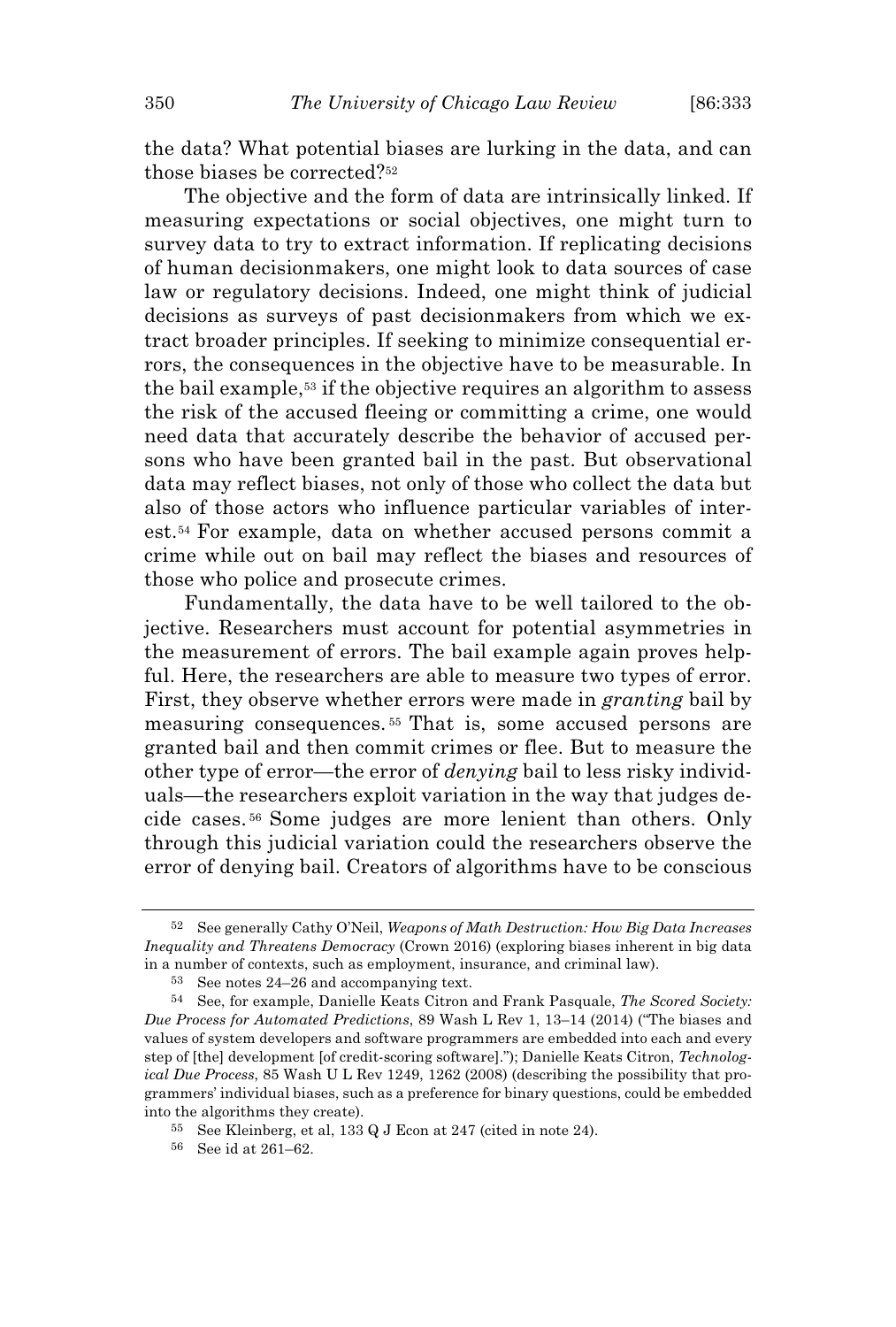of this asymmetry. A law personalized through algorithms may eliminate variation. As a result, new information about denying bail would be unavailable. Resolving this problem may require artificial randomization in order for the evolutionary algorithm to "learn" about the different types of errors.<sup>57</sup>

Second, the need for expansive data raises privacy questions.<sup>58</sup> The data collected may infringe on the privacy expectations of individuals who may not know where and how their information is being used. This is frequently raised as a concern in the regulation of private companies using big data to personalize products.<sup>59</sup> But it is, of course, an issue for any public law that requires the government to have access to personal data.<sup>60</sup> This raises additional questions about the need for—and limits of consent by citizens, whether the government should compensate citizens for the use of their data, $61$  and who should collect the data on behalf of the government.<sup>62</sup>

These types of issues have attracted the attention of legal scholars. Notably, Professors Niva Elkin-Koren and Michal Gal,

<sup>57</sup> Similarly, personalization that sorts people in the consumer context may reduce the availability of data in the future. Consider Professors Ben-Shahar and Porat's proposal of personalized mandatory contract rules. Ben-Shahar and Porat, 86 U Chi L Rev at 265 (cited in note 18). If all Type A consumers are subject to a certain mandatory contract rule, we may lose information about how their preferences change subsequent to implementation and how they would act in a world without a mandatory rule. See id at 255.

<sup>58</sup> See Kate Crawford and Jason Schultz, *Big Data and Due Process: Toward a Framework to Redress Predictive Privacy Harms*, 55 BC L Rev 93, 96–109 (2014); Omer Tene and Jules Polonetsky, *Big Data for All: Privacy and User Control in the Age of Analytics*, 11 Nw J Tech & Intell Prop 239, 251–52 (2013). See also Craig Konnoth, *Health Information Equity*, 165 Penn L Rev 1317, 1333–46 (2017) (exploring the various privacy trade-offs inherent in big data use in health care). Concerns about who provides the algorithm and privacy will be especially important for personalization projects in consumer law. See Ben-Shahar and Porat, 86 U Chi L Rev at 281–82 (cited in note 18).

<sup>59</sup> See, for example, Mark Scott and Laurens Cerulus, *Facebook Data Scandal Opens New Era in Global Privacy Enforcement* (Politico, Mar 26, 2018), archived at http://perma.cc/9MMU-6YAA (discussing the reactions of global privacy regulators to the Cambridge Analytica–Facebook scandal in 2016).

<sup>60</sup> See Porat and Strahilevitz, 112 Mich L Rev at 1467–69 (cited in note 13).

<sup>61</sup> See Niva Elkin-Koren and Michal S. Gal, *The Chilling Effect of Governance-by-Data on Data Markets*, 86 U Chi L Rev 403, 414 (2019) (explaining that data collectors feel reduced pressure to pay data subjects when the government uses the data); Eduardo Porter, *Your Data Is Crucial to a Robotic Age. Shouldn't You Be Paid for It?* (NY Times, Mar 6, 2018), archived at http://perma.cc/RS3S-QGR8. See also Michael Pollack, *Taking Data*, 86 U Chi L Rev 77, 99–106 (2019) (arguing that the Takings Clause should apply to personal data used by the government).

<sup>62</sup> This is part of the broader question about who provides the algorithm. See Part II.E.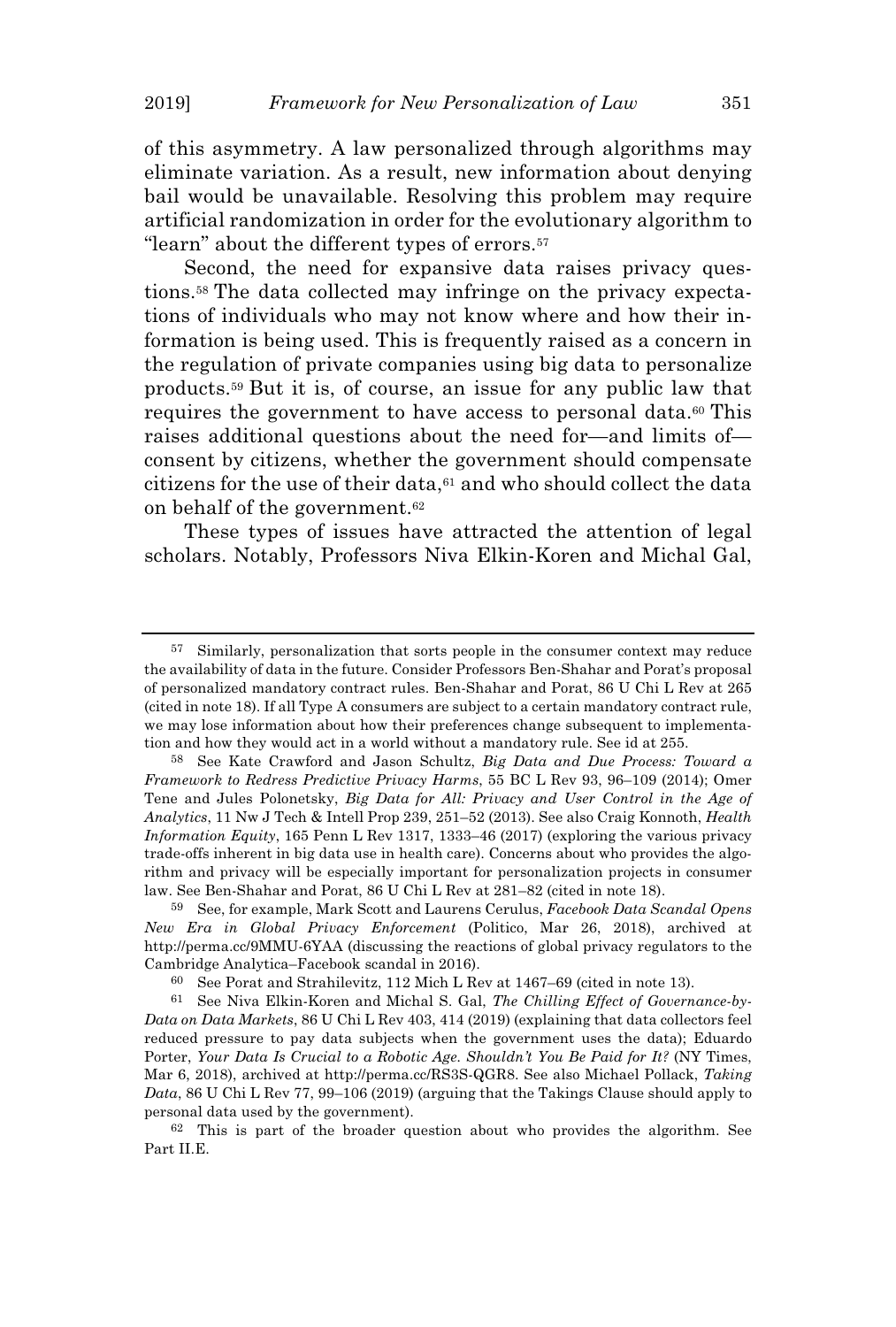in their piece for this Symposium, discuss the fundamental tensions generated by data collection by private companies for the purpose of commercial gain and by the government for the purpose of refining the law.<sup>63</sup>

## B. Discrimination and Bias

Related to the quality-of-data issue is the question of whether the algorithm exhibits discriminatory behavior and bias. The new personalization of law, with its emphasis on algorithmic decisionmaking, can reduce or exacerbate existing biases in the law.

Certain biases currently exhibited by adjudicators can be tempered through the use of big data and algorithms. Most obviously, when an algorithm programmed in advance dictates the application of the law to a case, there will be no hindsight bias. Similarly, the impact of individual biases of judges should be reduced by the reliance on data rather than gut intuition. Humans often consciously or unconsciously assume correlations that do not exist. A human may have a biased view about what factors matter when writing or applying a factor-based rule. That is, they assume that some factors are relevant to an inquiry when they are not. The use of big data to predict outcomes will help reduce some of these biases.

In the bail example,<sup>64</sup> the authors illustrate how a machinelearning algorithm can reduce racial bias in decision-making by instructing the algorithm to focus on nonracial factors. <sup>65</sup> Importantly, their results suggest that the algorithm reduced racial disparity and was better at achieving the law's objectives when compared to judges.<sup>66</sup> More basically, the existence of their study demonstrates a key point: we can audit the effectiveness of big data personalization by auditing its outcomes just the same way that the legal academy audits the old personalization of law by human judges.<sup>67</sup> And it is likely easier to correct an algorithmic bias once detected than it is to correct a human bias.

<sup>63</sup> See generally Elkin-Koren and Gal, 86 U Chi L Rev 403 (cited in note 61).

<sup>64</sup> See notes 24–26 and accompanying text.

<sup>65</sup> Kleinberg, et al, 133 Q J Econ at 275–78 (cited in note 24).

<sup>66</sup> Id.

<sup>67</sup> See, for example, Jeffrey A. Segal, *Judicial Behavior*, in Robert E. Goodin, ed, *The Oxford Handbook of Political Science* 275, 280–83 (Oxford 2009) (arguing that judges' personal ideologies affect their decisions); Thomas J. Miles and Cass R. Sunstein, *The New Legal Realism*, 75 U Chi L Rev 831, 835–41 (2008) (finding that political preference, race, gender, and other demographic characteristics sometimes have effects on judicial judgments).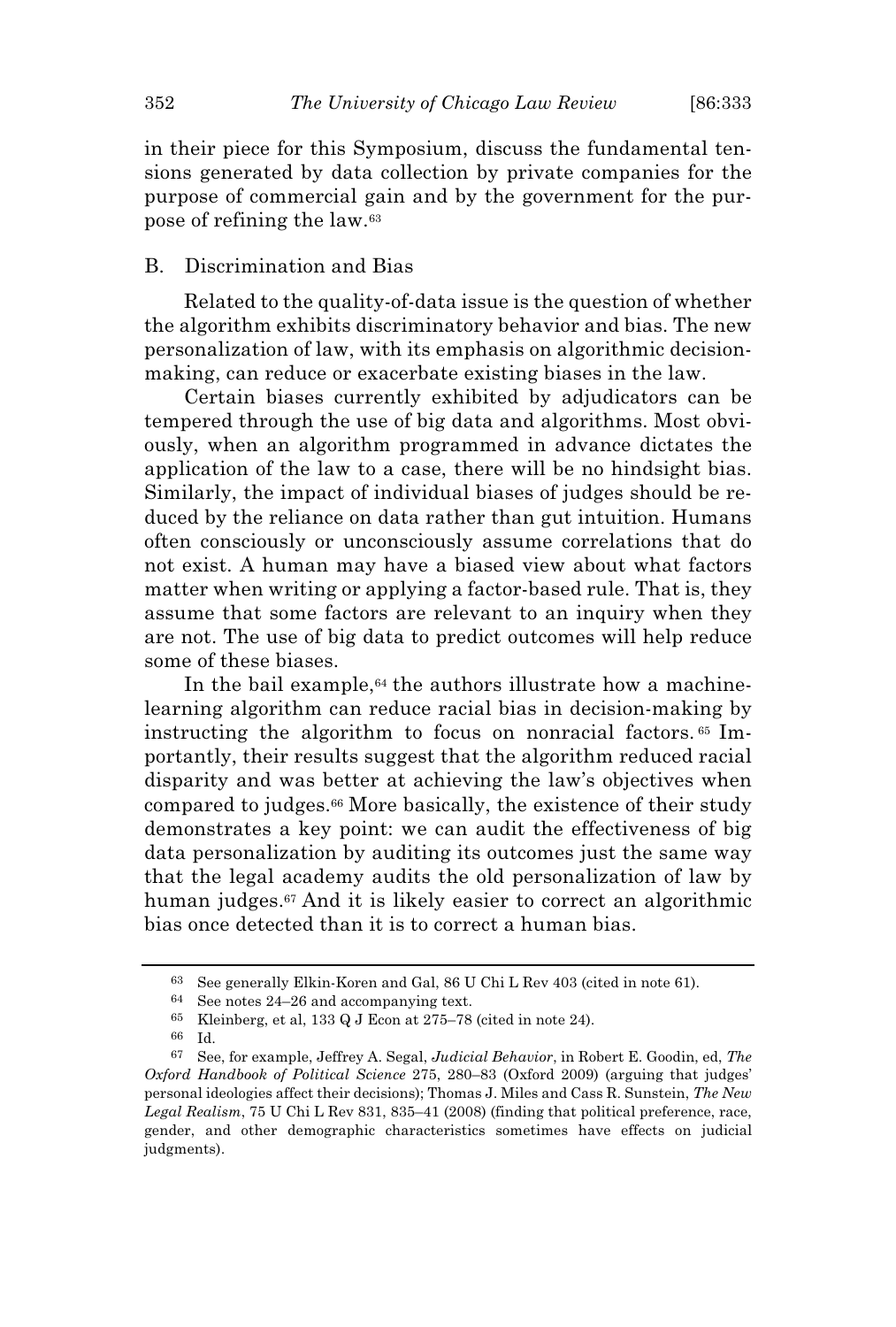On the other hand, and as noted above, the data itself might be biased.<sup>68</sup> Or discrimination may arise because of proxy variables and correlations that exist in society because of other systemic problems.<sup>69</sup> Personalization adds contextual factors to the law. Identifying and adding relevant contextual factors and removing irrelevant factors can increase accuracy and reduce pernicious biases. But there may be correlations in the data that suggest relevant factors—in the sense that they correlate with certain outcomes—that have a discriminatory effect. Hard questions arise as to whether it is appropriate to consider these factors. And even if the law does not consider them directly, disparities might appear in the results through indirect relationships and proxy variables. The question then is whether the law should do anything proactively to reverse those disparities.

At first, this appears as a trade-off between accuracy in achieving law's objective and reducing discrimination.<sup>70</sup> That is the wrong framing. The real question here is one of determining the appropriate objective in the first place. The law rarely functions on one dimension. Most laws have dynamic objectives. With personalized law, the various dimensions must be understood. There will often be arguments for sacrificing success on one dimension in service of success on another dimension. For example, an algorithm that reduces crime while exacerbating societal inequalities presents difficult policy questions about objective setting. If lawmakers are unwilling to answer those questions, the personalization of law will stall.<sup>71</sup>

<sup>68</sup> See note 54 and accompanying text. See also Barocas and Selbst, 104 Cal L Rev at 684 (cited in note 15) ("[C]onclusions drawn from incorrect, partial, or nonrepresentative data may discriminate.").

<sup>69</sup> For example, an employer may choose criteria for competency that happen to be less common with members of the protected group due to systemic inequalities. The employer's employment practices, made based on these criteria, will have a disparate impact on the members of the group. See Barocas and Selbst, 104 Cal L Rev at 691 (cited in note 15) (noting that systematic discrimination may result when "the criteria that are genuinely relevant in making rational and well-informed decisions also happen to serve as reliable proxies for class membership").

<sup>70</sup> See Ya'acov Ritov, Yuekai Sun, and Ruofei Zhao, *On Conditional Parity as a Notion of Non-discrimination in Machine Learning* \*16–19 (arXiv.org, June 26, 2017), archived at http://perma.cc/NLK9-GXGX (analyzing whether minority neighborhoods pay higher insurance premiums); Jon Kleinberg, Sendhil Mullainathan, and Manish Raghavan, *Inherent Trade-offs in the Fair Determination of Risk Scores* \*17 (arXiv.org, Nov 17, 2016), archived at http://perma.cc/WWY7-7X7Q (concluding that no model of risk assignment can meet every goal of fairness).

<sup>71</sup> Selbst and Professor Barocas make a similar point in a slightly different context. See Andrew D. Selbst and Solon Barocas, *The Intuitive Appeal of Explainable Machines*,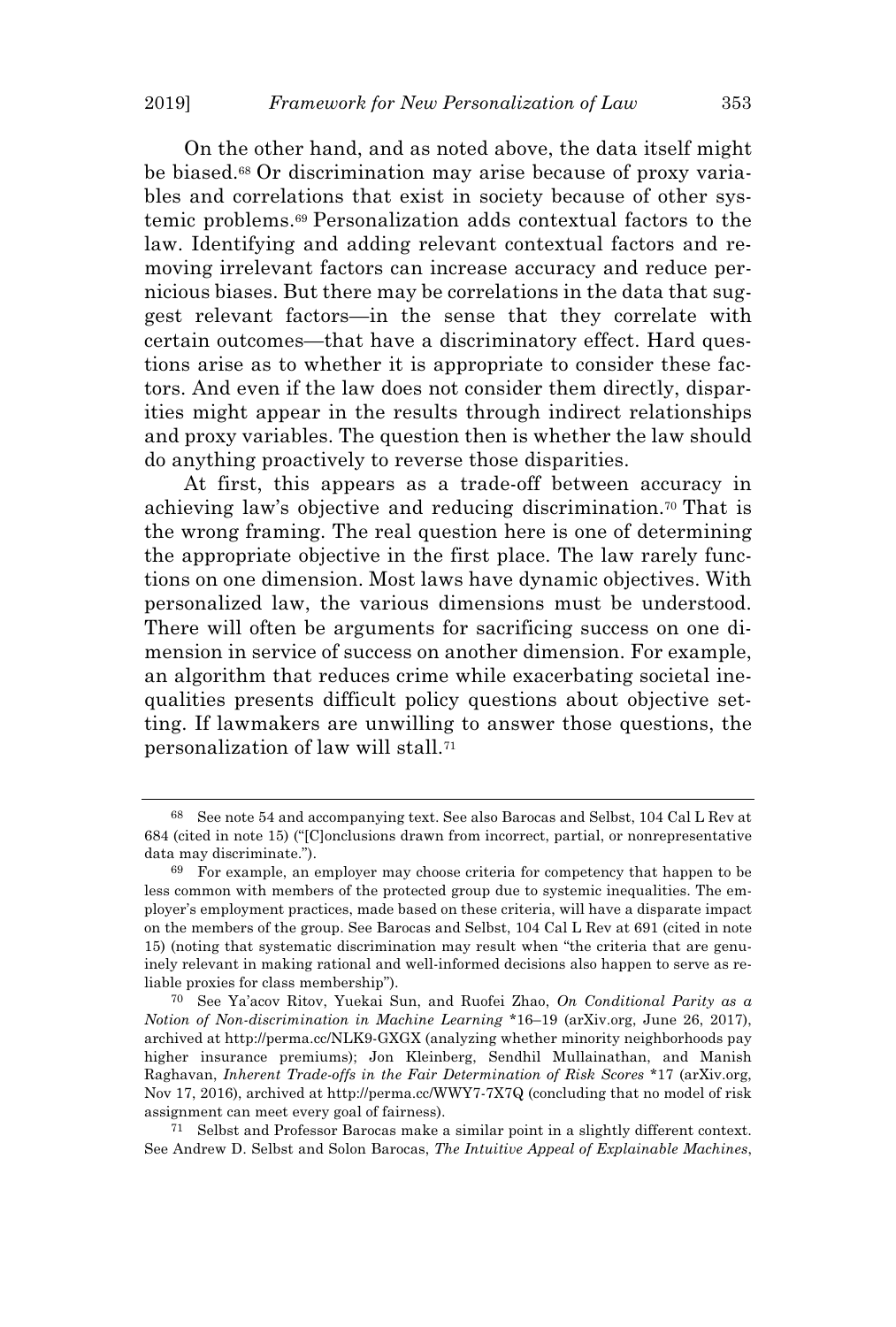## C. Human Intervention

Algorithmic decision-making does not mean that humans are shut out of the process. Even after the objective has been set, there is much human work to be done. Indeed, humans are involved in all stages of setting up, training, coding, and assessing the merits of the algorithm. If the objectives of the algorithm and the objective of the law are perfectly aligned at the ex ante stage, one must ask: Under what circumstances should a human ignore the algorithm's suggestions and intervene *after* the algorithm has made the decision?

To see how and when humans should intervene, consider the different ways lawmakers can use algorithms to personalize the law. Algorithms can merely provide human decisionmakers with more information about the context of the decision. Alternatively, algorithms can provide suggested decisions to a human or, in the most extreme version, they can be translated directly into automated legal directives. For suggestions to a human, the question will be: How much deference do the humans give to that suggestion? And for automated directives, the question is: When should humans intervene and have the ability to override that directive?

While algorithms may reduce errors, they cannot completely eradicate them. There will always be errors. And questions must be asked about how best to stomach those errors. But the types of errors made by an algorithm and the types of errors made by humans may be different. Some algorithmic errors will be obvious. One need only look at the errors made by algorithms that identify objects in pictures to determine that there is a mismatch of objectives.<sup>72</sup> Thus, humans can—in cases in which the type of error is clear—intervene. But in other cases, errors will be difficult to identify. Algorithms will often identify counterintuitive connections that may appear erroneous to humans even when accurate. Humans should be careful in those cases not to undo the very value that was added by the algorithm's ability to recognize these connections. This is especially true when the benefit of the algorithm was that it reduced human bias and behavioral errors.

<sup>87</sup> Fordham L Rev 1085, 1133 (2018), archived at http://perma.cc/7T3M-D7LU ("Questions about justifying a model are often just questions about policy in disguise.").

<sup>72</sup> Selbst and Barocas catalog some of the interesting mistakes—some obvious and some not so obvious—that experimental algorithms have made. Id at 1122–26.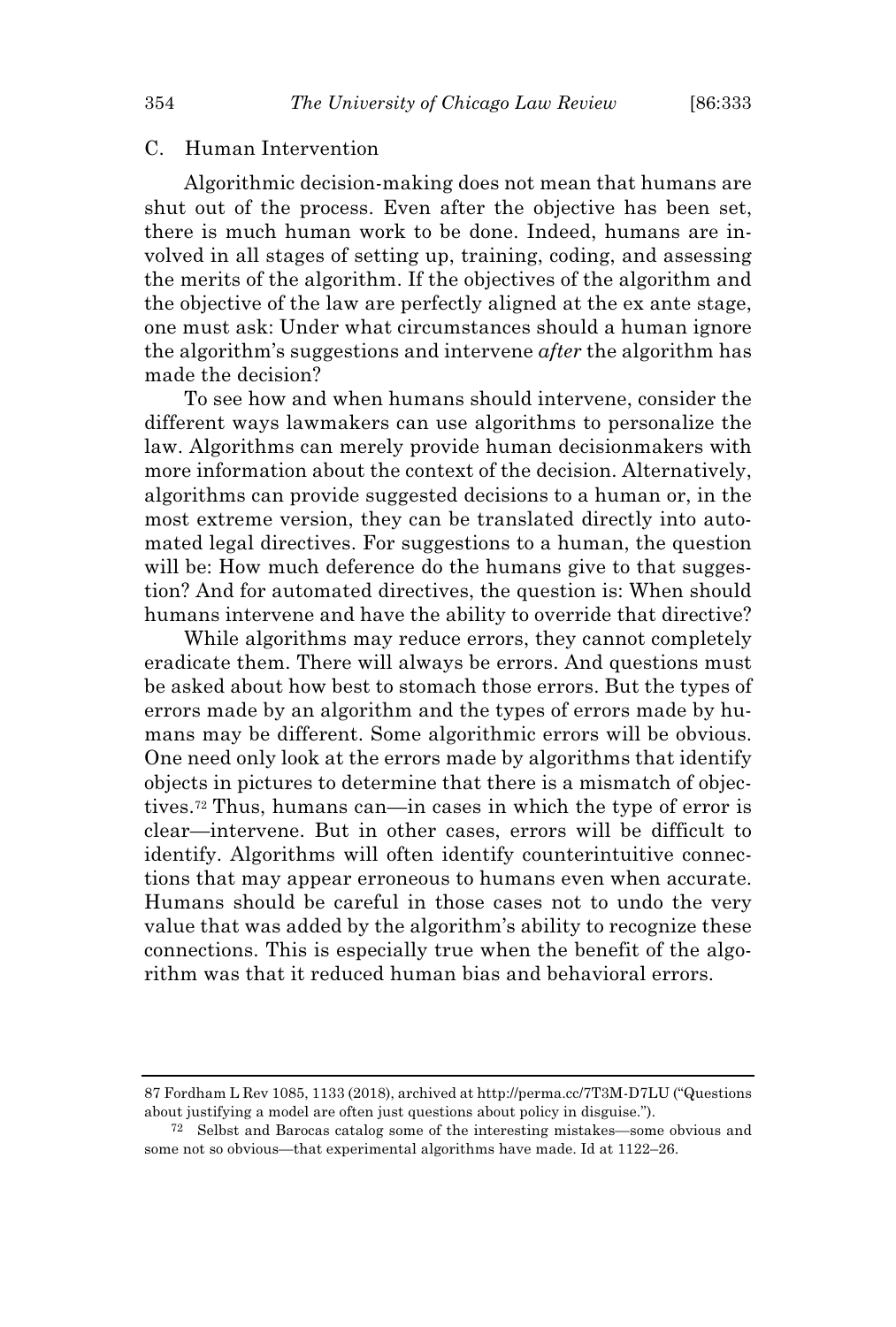Moreover, when predictability is paramount, we may not want humans interfering with the algorithm, injecting inconsistency into the system. Similarly, when a lawmaker's precommitment to the outcome is of high importance, $\tau$ <sup>3</sup> it will be important to limit the possibility of human intervention. When precommitment or overcoming human biases is important, human intervention should be kept at a minimum.<sup>74</sup>

#### D. Transparency

Closely tied to the issue of human intervention is the question of transparency. Some argue that algorithms must be transparent in their reasoning in order for us to be able to use them responsibly. One of the reasons presented in support of transparency is that it informs decisions about human intervention. While traditional statistical techniques enable users to understand the weights and interactions of different variables in the decision, more complex machine learning algorithms do not allow for such interpretation. This is true in part because the algorithms are recognizing nonintuitive connections that human intuition cannot recognize. As Andrew Selbst and Professor Solon Barocas point out, the transparency problem "is a particularly pronounced problem in the case of machine learning, as its value lies largely in finding patterns that go well beyond human intuition."<sup>75</sup>

Commentators have suggested that it is irresponsible for lawmakers to delegate duties to algorithms whose reasoning and decisions are not transparent. These concerns are misdirected. <sup>76</sup> First, it sets up a false comparison. Critics of algorithmic decisionmaking often emphasize the importance of human judges offering reasons for their opinions.<sup>77</sup> But the human brain is even more of

<sup>73</sup> See text accompanying notes 44–45.

<sup>74</sup> In the private context, as Professor Fennell points out, individuals often want to prevent themselves from intervening with a directive in the future to deal with behavioral self-control problems. See Fennell, 86 U Chi L Rev at 434–47 (cited in note 45). Similarly, when the government is using a microdirective to precommit itself, human intervention would be counterproductive.

<sup>75</sup> Selbst and Barocas, 87 Fordham L Rev at 1129 (cited in note 71); id at 1094 (noting that an algorithm's ability to learn things "that humans might overlook or cannot recognize . . . render[s] the models developed with machine learning exceedingly complex and, therefore, impossible for a human to parse").

<sup>76</sup> Selbst and Barocas provide a deep analysis of the various flaws in the transparency arguments. See id at 1089–93.

<sup>77</sup> This critique reveals a particularly academic bias about what judges do. While the appellate decisions taught in law schools are supported by written opinions, lower court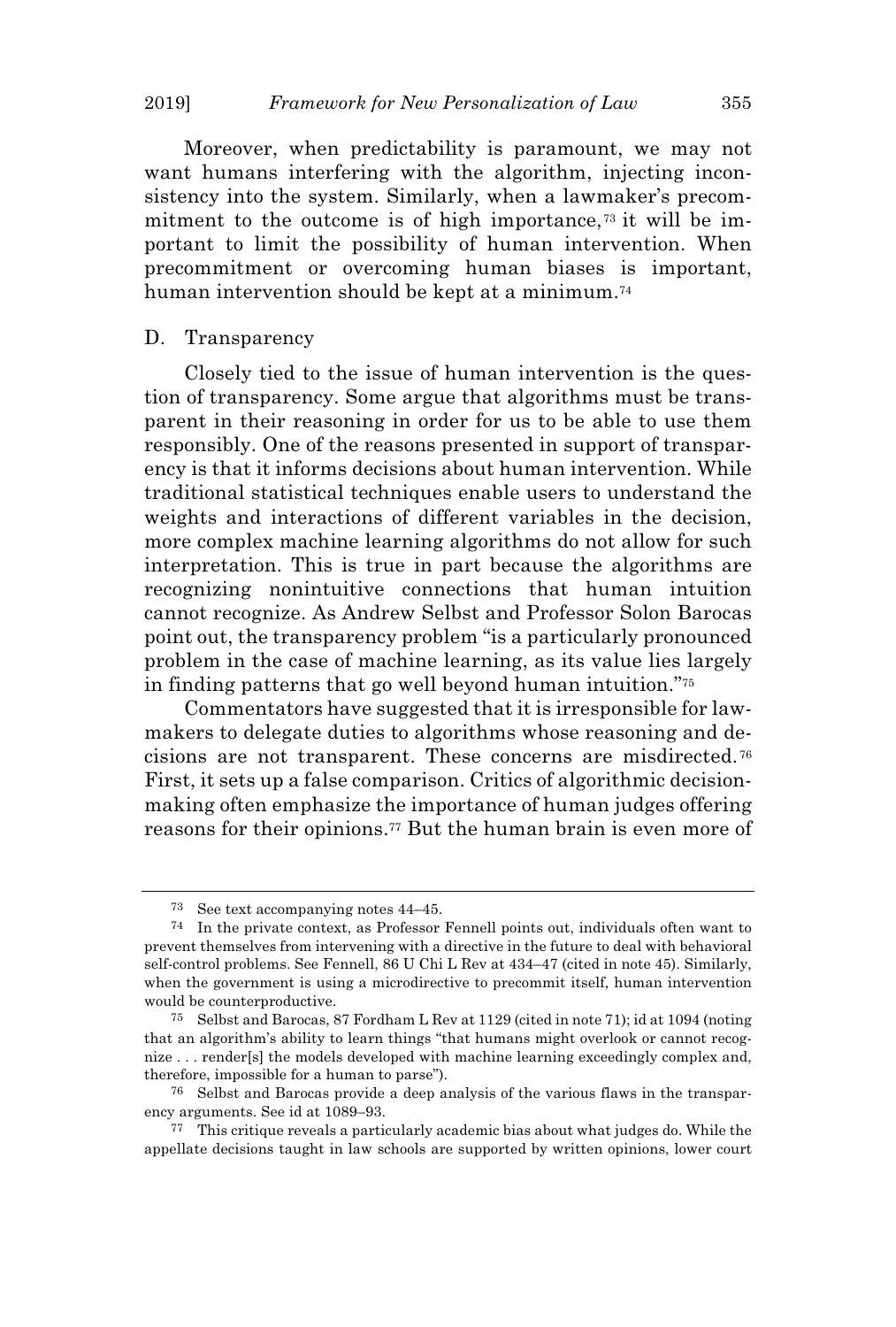a black box than machine learning algorithms. Judges' written opinions may simply provide ex post justification for opinions that are actually driven by other factors.<sup>78</sup>

The fix here lies elsewhere. Algorithmic personalization requires transparency of the human process, not the computer reasoning. The relevant information to test the validity of an algorithm will be what objective it was given (and how that objective was developed), how the algorithm was programmed to achieve that objective, how the data was selected, and audit data on the algorithm's performance.<sup>79</sup>

#### E. Regulating Providers

Finally, one of the most important logistical questions for the personalization of law through big data is who provides (and who owns) the personalization. This is true across the various methods that we have discussed. We have made this point elsewhere, $\omega$  as has Professor Gillian Hadfield, who suggests it will be one of the most important changes coming in all of law. <sup>81</sup> Moreover, Professor Andrew Verstein provides a deep analysis of the question in this Symposium.<sup>82</sup> So we will say only a few words on the topic.

judges are constantly ruling on motions and objections and entering orders without any written opinions that can be examined after the fact.

<sup>78</sup> Indeed, this disconnect between the stated reasons in judicial opinions and the actual reasons is a major driver behind the robust existence of the field of judicial behavior. Scholars have long recognized that many factors not stated in an opinion might be driving outcomes. See generally, for example, Nicola Gennaioli and Andrei Shleifer, *Judicial Fact Discretion*, 37 J Legal Stud 1 (2008) (modeling how judges find facts and arguing that the summaries of facts in written opinions cannot be trusted); Jerome Frank, *Are Judges Human? Part One: The Effect on Legal Thinking of the Assumption That Judges Behave Like Human Beings*, 80 U Pa L Rev 17, 33–38 (1931) (explaining that even honest judges are influenced by extralegal factors, such as their own prejudices).

<sup>79</sup> Selbst and Barocas make a similar proposal in their article. Selbst and Barocas, 87 Fordham L Rev at 1130–33 (cited in note 71) (noting that personalization will "require process, documentation, and access to that documentation" and proposing the idea of an algorithmic impact statement).

<sup>80</sup> See Casey and Niblett, 43 J Corp L at 30–32 (cited in note 11).

<sup>81</sup> Hadfield, *Rules for a Flat World* at 323–45 (cited in note 11) (describing the potential pitfalls and benefits of third-party provision of legal infrastructure).

<sup>82</sup> See generally Verstein, 86 U Chi L Rev 551 (cited in note 11). Rebecca Wexler also provides a thoughtful analysis of the problems inherent in private ownership of sentencing algorithms. See generally Rebecca Wexler, *Life, Liberty, and Trade Secrets: Intellectual Property in the Criminal Justice System*, 70 Stan L Rev 1343 (2018).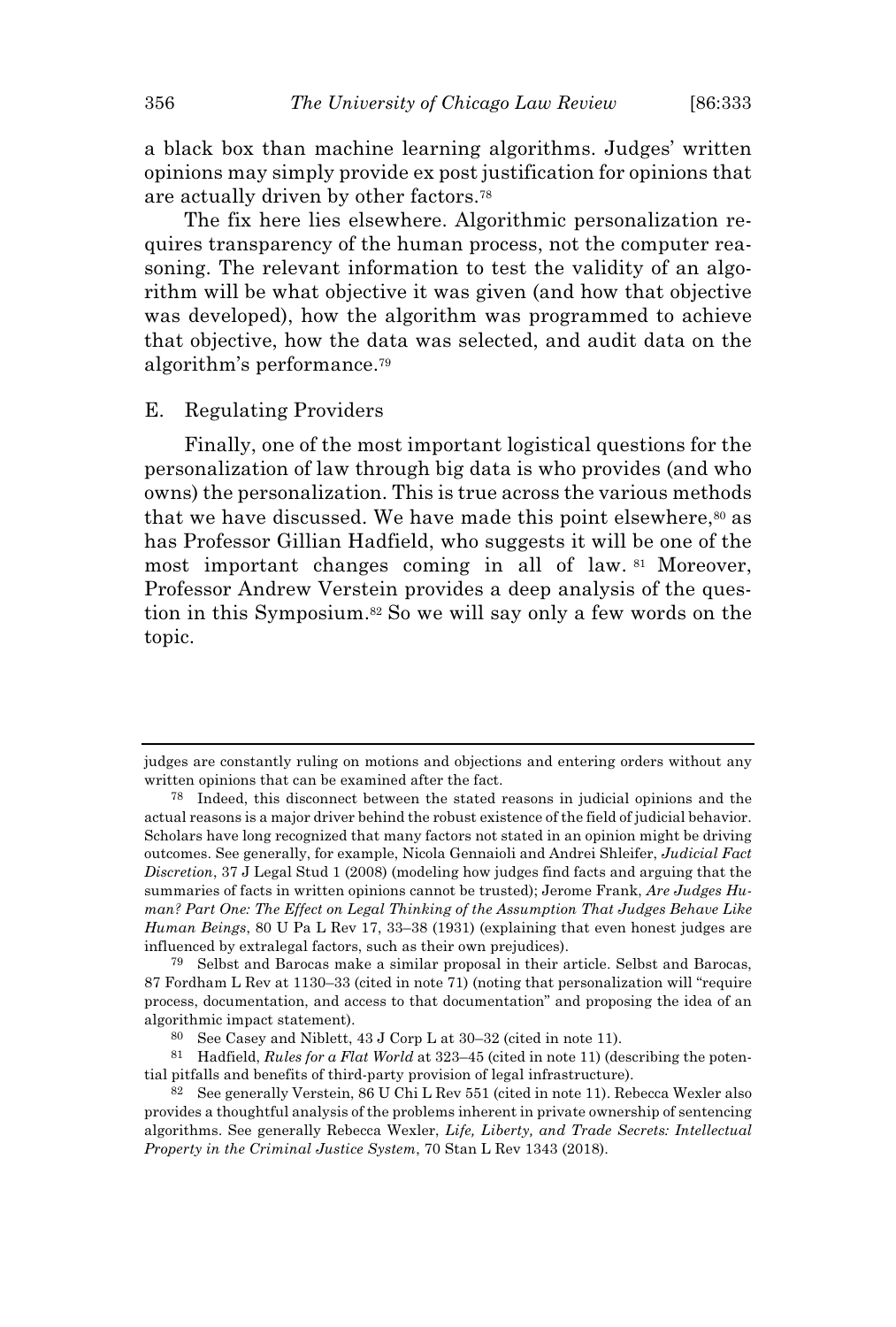An automated algorithmic method would require a public or private software provider. A survey method would require a public or private survey process. The worry with a private provider is that it could manipulate or game the system. It may be allied with other private actors. Knowing the underlying code, running preemptive surveys, or having advance access to data could give asymmetric advantages to certain parties.

Again, an analysis of the objective of an algorithm is key. Privately created algorithms may serve to correct only one type of error. For example, as Professor Dan Burk notes in this Symposium, private enforcers of copyright may focus on reducing infringement.<sup>83</sup> How can the law best achieve outcomes that reflect the objectives of lawmakers if interested parties are creating algorithms that define the bounds of the law?

Even when the provider of the algorithm is a neutral party, the provider may not be forthcoming in revealing how the algorithm was created.<sup>84</sup> This is especially true when a private provider has financial incentives to obscure the reasons why particular results are generated in order to heighten barriers to competition or when it has reasons to favor one side because of repeat-player issues.<sup>85</sup>

In these cases, the law should require government providers or initiate regulation of these third-party providers. <sup>86</sup> On this note, the law must be proactive. The personalization of law is likely to develop in different ways and from varied sources, becoming a widespread phenomenon long before the legislature takes any action.<sup>87</sup>

#### **CONCLUSION**

The key theme of this Essay is that everything in personalization comes back to objectives. If one propounds the benefits of a personalized law through the use of an algorithm, one must ask

<sup>83</sup> Dan L. Burk, *Algorithmic Fair Use*, 86 U Chi L Rev 283, 284 (2019).

<sup>84</sup> See Wexler, 70 Stan L Rev at 1364–68 (cited in note 82) (illustrating how, in the case of pretrial suppression hearings, "third-party developers will try to use intellectual property law as a shield against judicial scrutiny").

<sup>85</sup> See Casey and Niblett, 43 J Corp L at 28–29 (cited in note 11).

<sup>86</sup> See Verstein, 86 U Chi L Rev at 567–72 (cited in note 11) (discussing when the law should be privatized); Gillian Hadfield, *Producing Law for Innovation*, in *Rules for Growth: Promoting Innovation and Growth through Legal Reform* 23, 39–44 (Kauffman 2011) (proposing that third parties be allowed to compete in the regulatory market).

<sup>87</sup> See Hadfield, *Producing Law* at 52–53 (cited in note 86).